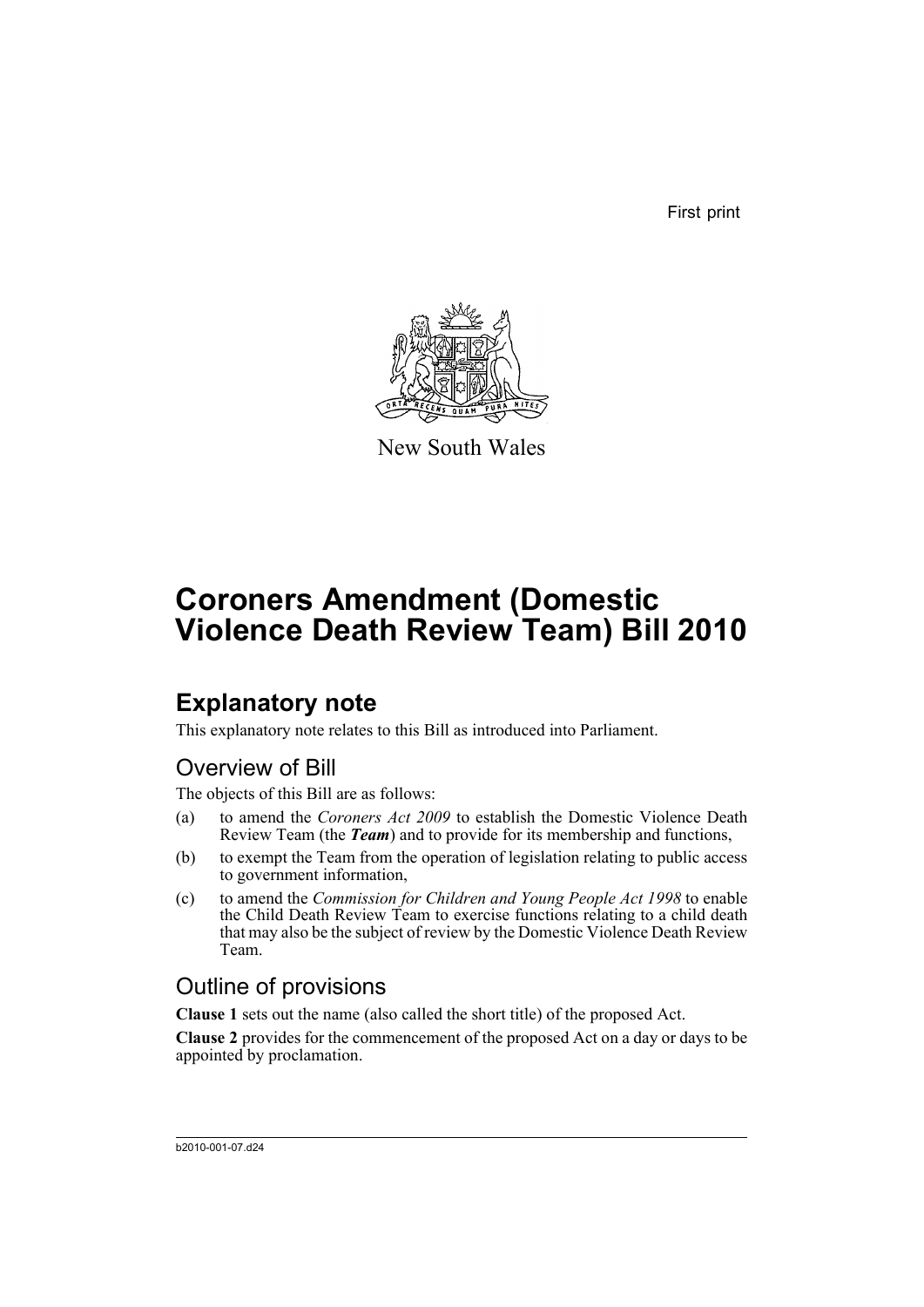Explanatory note

# **Schedule 1 Amendment of Coroners Act 2009 No 41**

**Schedule 1 [1]** inserts a definition of *Domestic Violence Death Review Team* for the purposes of the *Coroners Act 2009*.

**Schedule 1 [2]** inserts the State Coroner's and Deputy Coroners' functions relating to the Team in the list of their functions. The functions include supporting and assisting the Team in the exercise of its functions.

**Schedule 1 [3]** inserts proposed Chapter 9A (proposed sections 101A–101P) into the *Coroners Act 2009*.

Proposed Part 9A.1 of Chapter 9A (proposed sections 101A–101C) sets out the object of the proposed Chapter and defines words and expressions used in the proposed Chapter.

Proposed Part 9A.2 of Chapter 9A (proposed sections 101D and 101E) constitutes the Team, which is to consist of the Convenor of the Team and other members appointed by the Attorney General. The Convenor appointed by the Attorney General is to be the State Coroner, a Deputy State Coroner or a former State Coroner or Deputy State Coroner. The other members are to consist of representatives of specified State government agencies, including the Departments of Human Services (and agencies within that Department), Premier and Cabinet, Health, Education and Training and Justice and Attorney General and the NSW Police Force. There are also to be other non-government service provider and expert representatives. The total membership of the Team (in addition to the Convenor) is to be not less than 15 members and not more than 19 members.

Division 1 of proposed Part 9A.3 of Chapter 9A (proposed sections 101F–101I) confers on the Team the functions of reviewing closed cases of domestic violence deaths, analysing data relating to such cases, making recommendations as to legislation, policies, practices and services for preventing or reducing domestic violence deaths, maintaining a database of such deaths and undertaking research. The Team can review a case of a domestic violence death even if it is the subject of action by the Child Death Review Team. The proposed Division requires the Team, when reviewing cases, to consider the effectiveness of support and other services for victims and perpetrators of domestic violence and to look at the availability and failures of such services and related systems. The Team is to select the domestic violence deaths that are to be the subject of a review.

Division 2 of proposed Part 9A.3 of Chapter 9A (proposed sections 101J and 101K) requires the Team to report to Parliament each year on domestic violence deaths reviewed in the previous year.

Proposed Part 9A.4 of Chapter 9A (proposed sections 101L and 101M) places a duty on specified persons, including heads of government Departments and agencies, the Commissioner of Police, coroners and medical professionals, to provide the Team with access to records that are required by the Team for the purpose of exercising its functions. Members of the Team and persons assisting the Team are prohibited from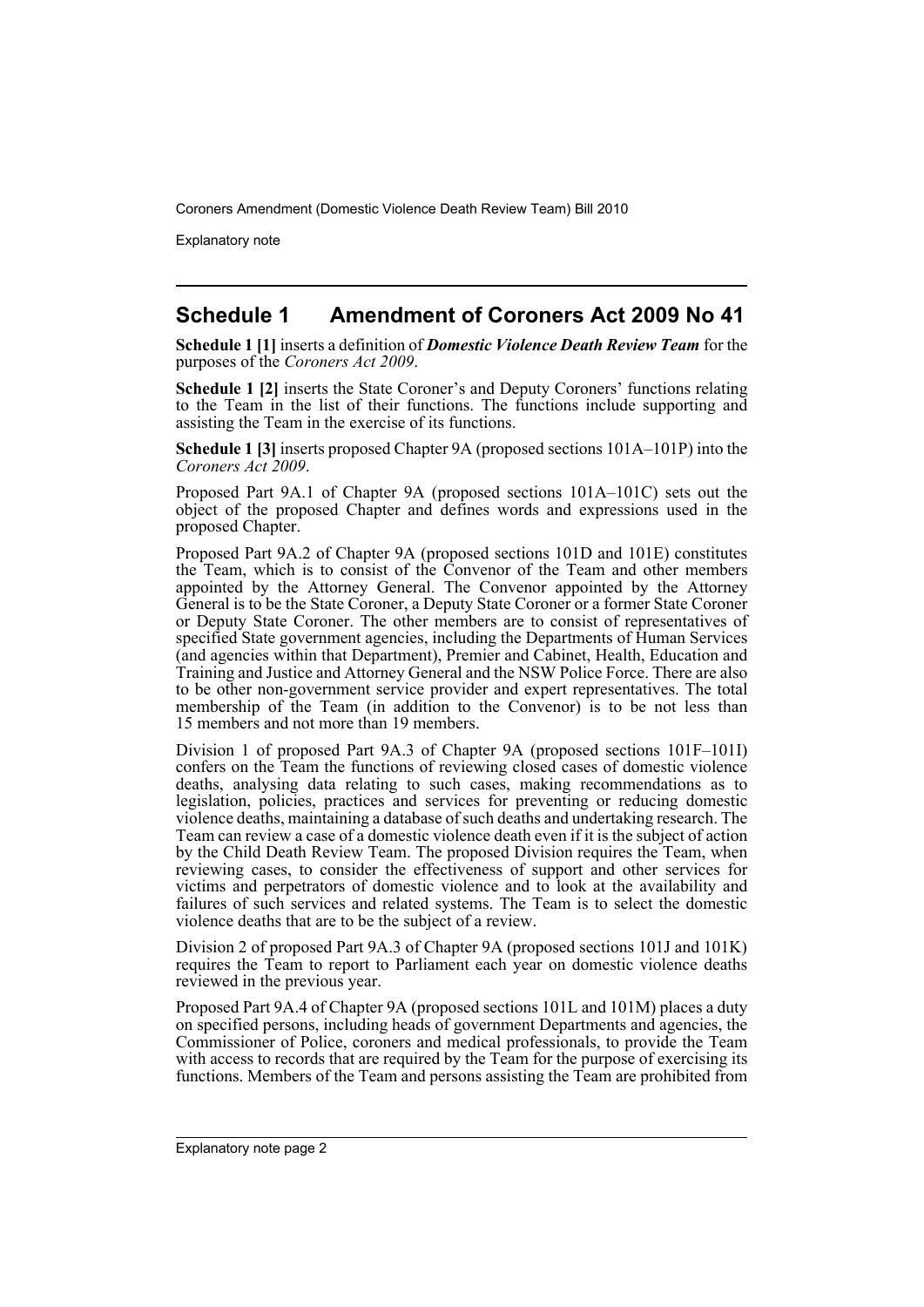Explanatory note

making a record of, or directly or indirectly disclosing, information acquired in Team related functions, except for specified purposes. Such persons are also protected from having to produce documents or reveal information to a court if the documents or information are acquired because of the person's Team related functions.

Proposed Part 9A.5 of Chapter 9A (proposed sections 101N–101P) provides for Team documents to be signed by the Convenor or a person authorised by the Convenor and protects Team members or persons acting under their direction from liability for matters done or omitted in good faith for the purposes of executing the *Coroners Act 2009* or any other Act. Liability for such actions will attach to the Crown. The proposed Part also provides for the proposed Chapter to be reviewed 3 years after it commences and for a report on the outcome of the review to be tabled in Parliament within a further 12 months.

**Schedule 1 [4]** enables regulations to be made for or with respect to the constitution, functions, procedure and other matters relating to the Team.

**Schedule 1 [5]** enables regulations to be made containing savings or transitional provisions consequent on the enactment of the proposed Act.

**Schedule 1 [6]** inserts provisions relating to the members and procedure of the Team.

# **Schedule 2 Amendment of other Acts**

### **Commission for Children and Young People Act 1998 No 146**

**Schedule 2.1 [1]** amends the *Commission for Children and Young People Act 1998* to provide that the Child Death Review Team may exercise its functions with respect to the death of a child even though the death is the subject of a review by the Domestic Violence Death Review Team.

**Schedule 2.1 [2]** amends the *Commission for Children and Young People Act 1998* to permit a person engaged in exercising functions in relation to the Child Death Review Team to provide information to the Domestic Violence Death Review Team.

## **Government Information (Public Access) Act 2009 No 52**

**Schedule 2.2** amends the *Government Information (Public Access) Act 2009* to prohibit applications being made for access to information of the Team in respect of all of its functions.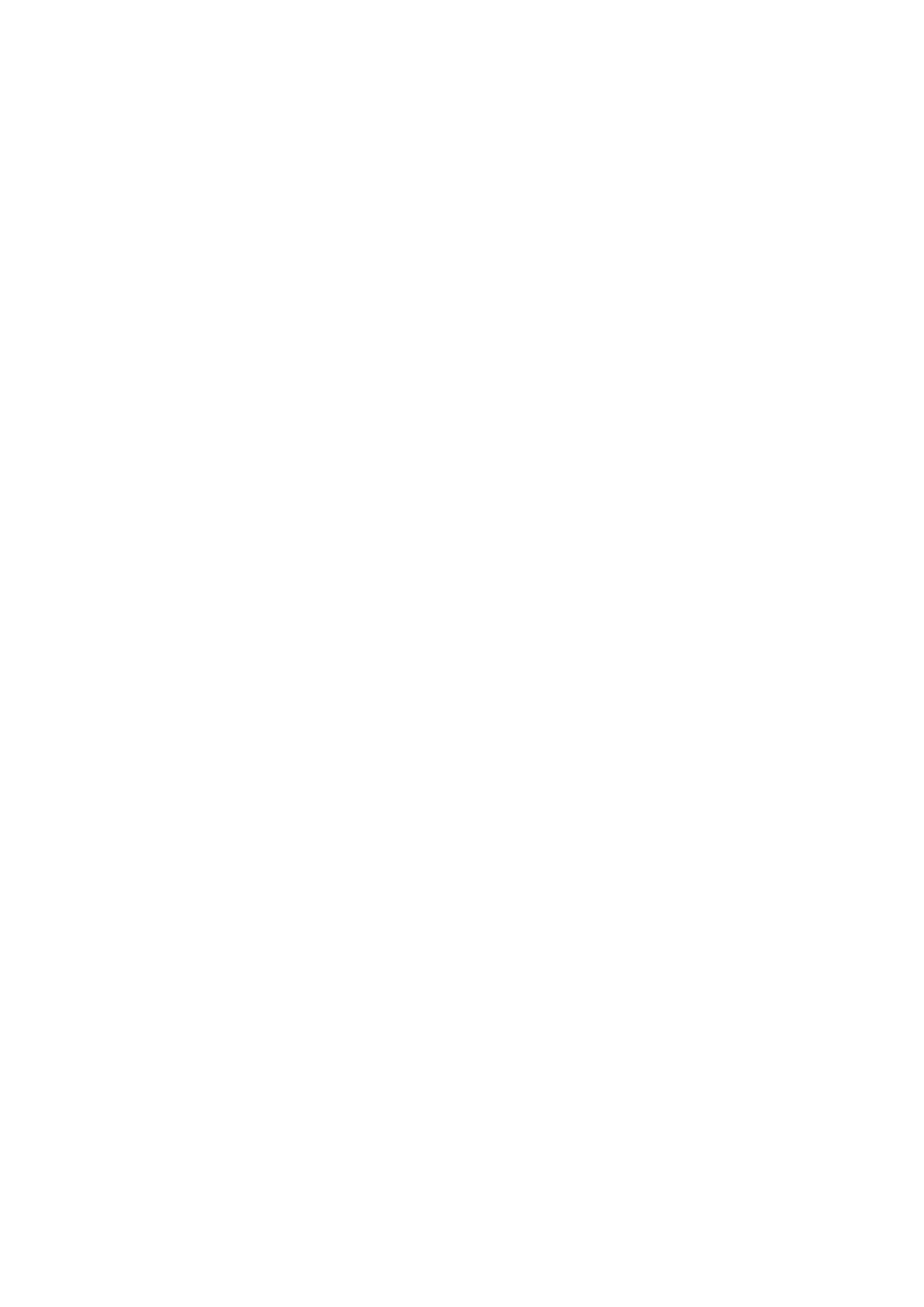First print



New South Wales

# **Coroners Amendment (Domestic Violence Death Review Team) Bill 2010**

# **Contents**

|   |                                                 | Page |
|---|-------------------------------------------------|------|
| 1 | Name of Act                                     |      |
|   | 2 Commencement                                  |      |
|   | Schedule 1 Amendment of Coroners Act 2009 No 41 | 3.   |
|   | Schedule 2 Amendment of other Acts              |      |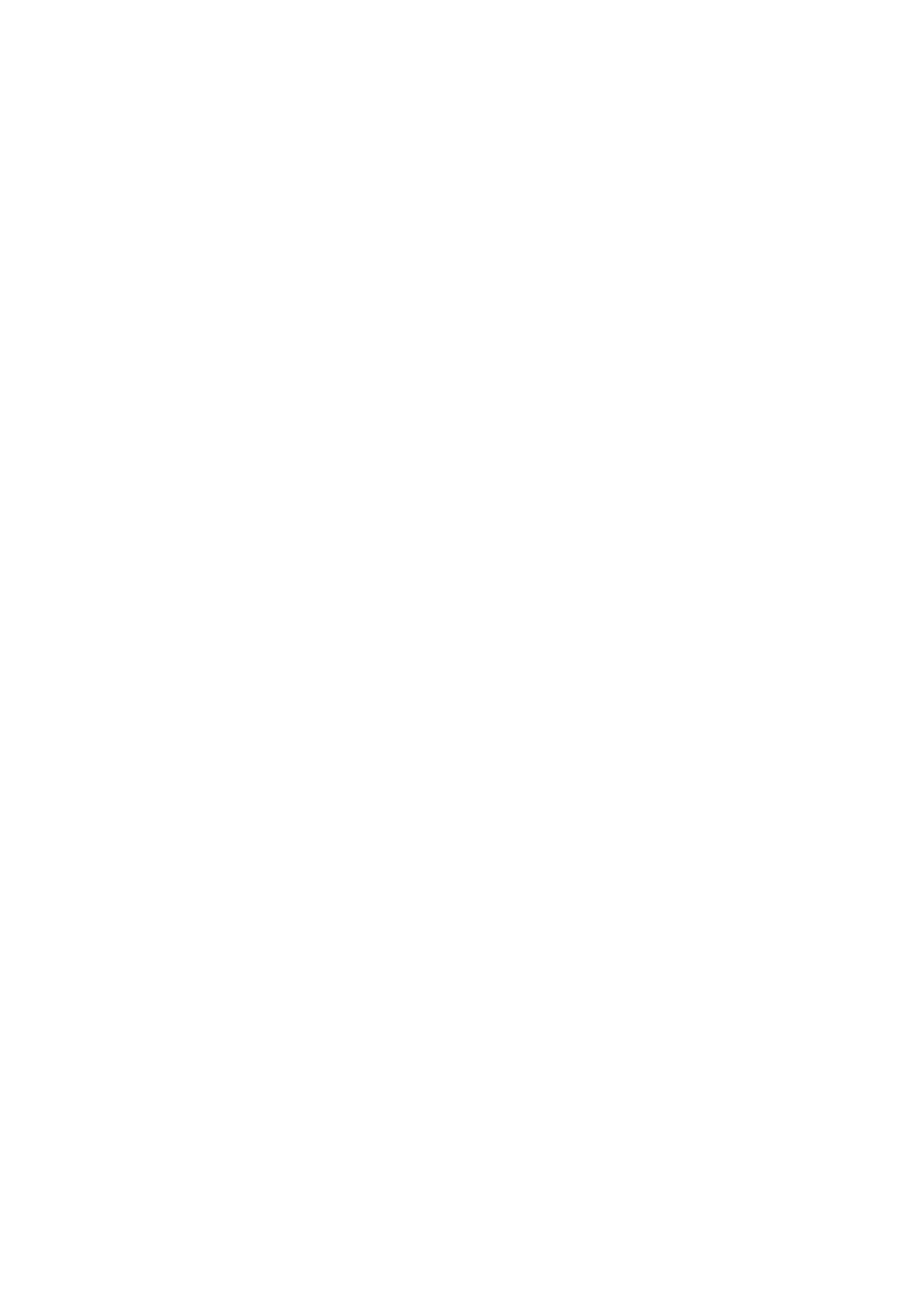

New South Wales

# **Coroners Amendment (Domestic Violence Death Review Team) Bill 2010**

No , 2010

## **A Bill for**

An Act to amend the *Coroners Act 2009* with respect to the establishment and functions of the Domestic Violence Death Review Team; and for other purposes.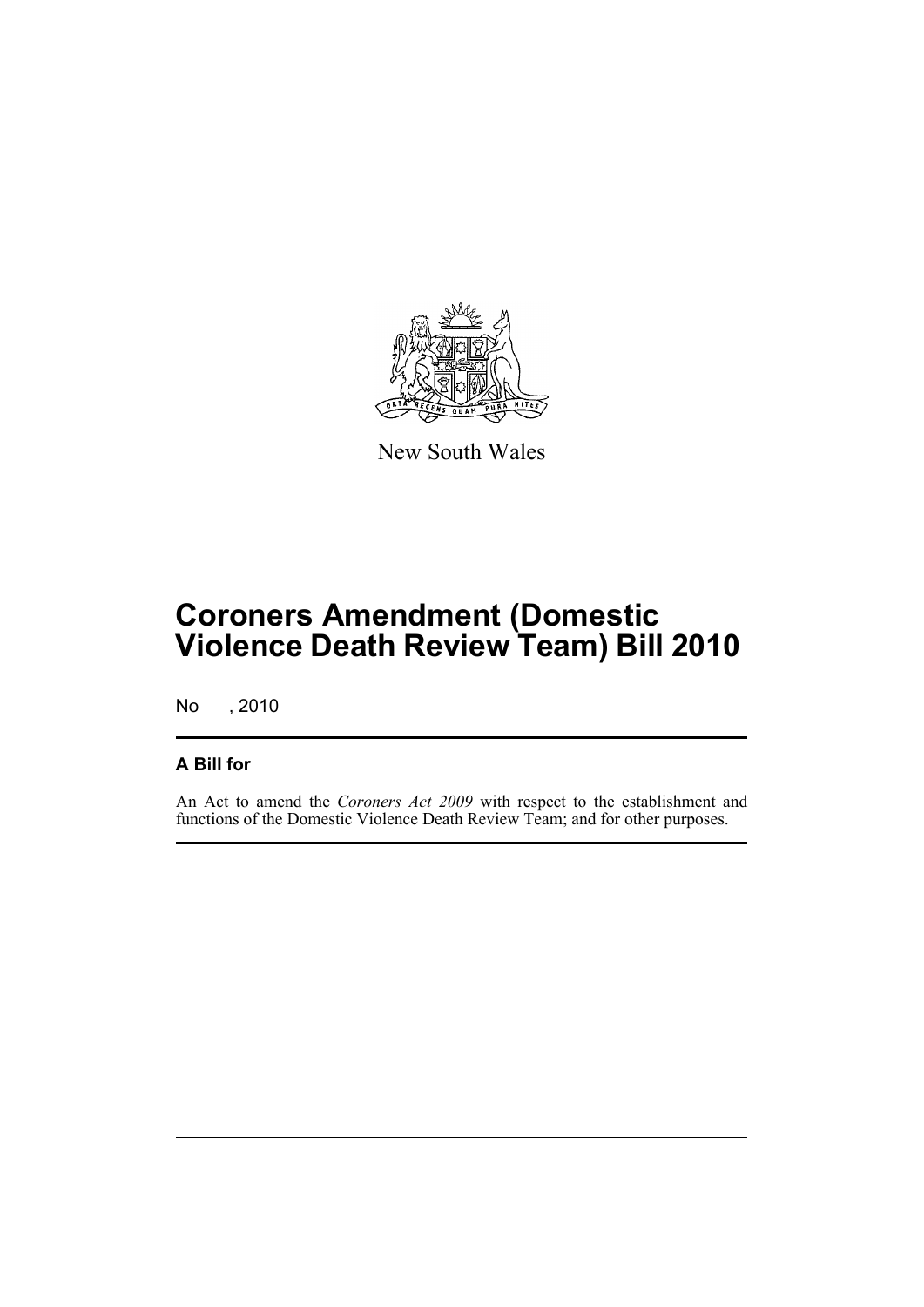<span id="page-7-1"></span><span id="page-7-0"></span>

| The Legislature of New South Wales enacts: |                                                                                       |                     |
|--------------------------------------------|---------------------------------------------------------------------------------------|---------------------|
| 1                                          | Name of Act                                                                           | $\overline{2}$      |
|                                            | This Act is the Coroners Amendment (Domestic Violence Death Review<br>Team) Act 2010. | 3<br>$\overline{4}$ |
| 2                                          | <b>Commencement</b>                                                                   | 5                   |
|                                            | This Act commences on a day or days to be appointed by proclamation.                  | 6                   |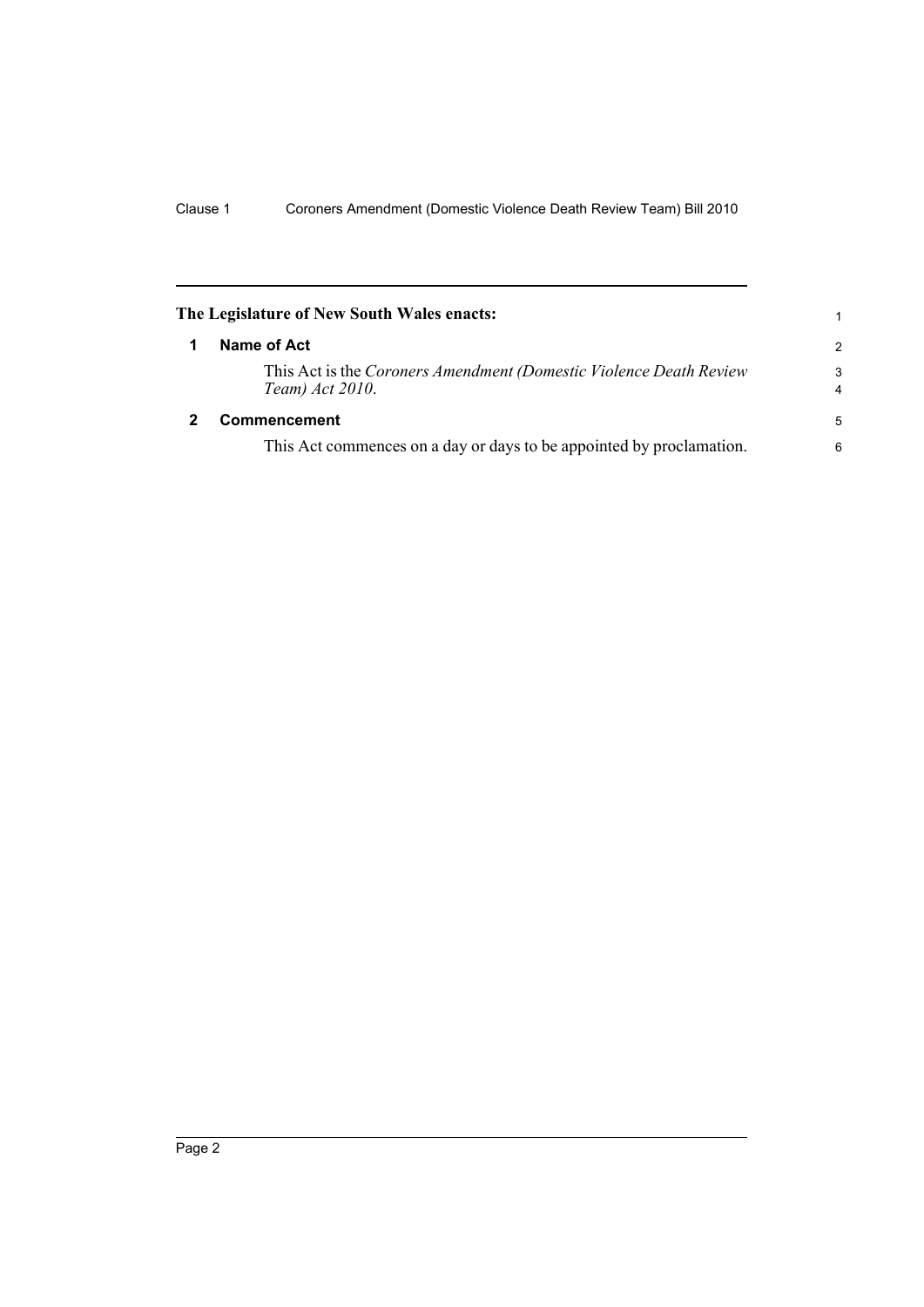Amendment of Coroners Act 2009 No 41 Schedule 1

<span id="page-8-0"></span>

|       | <b>Schedule 1</b> |     | <b>Amendment of Coroners Act 2009 No 41</b>                                                                                                                                                                           | $\mathbf{1}$         |
|-------|-------------------|-----|-----------------------------------------------------------------------------------------------------------------------------------------------------------------------------------------------------------------------|----------------------|
| [1]   |                   |     | <b>Section 4 Definitions</b>                                                                                                                                                                                          | $\overline{2}$       |
|       |                   |     | Insert in alphabetical order in section $4(1)$ :                                                                                                                                                                      | $\mathfrak{S}$       |
|       |                   |     | <b>Domestic Violence Death Review Team means the Domestic</b><br>Violence Death Review Team constituted under Chapter 9A.                                                                                             | 4<br>5               |
| $[2]$ |                   |     | Section 10 Functions of State Coroner and Deputy State Coroners                                                                                                                                                       | 6                    |
|       |                   |     | Insert after section $10(3)$ :                                                                                                                                                                                        | 7                    |
|       |                   | (4) | The State Coroner and each Deputy State Coroner is to support<br>and assist the Domestic Violence Death Review Team in the<br>exercise of its functions under Chapter 9A.                                             | $\bf 8$<br>9<br>10   |
|       |                   |     | Note. The State Coroner or a Deputy State Coroner may be appointed<br>as Convenor of the Team under section 101E.                                                                                                     | 11<br>12             |
| $[3]$ | <b>Chapter 9A</b> |     |                                                                                                                                                                                                                       | 13                   |
|       |                   |     | Insert after Chapter 9:                                                                                                                                                                                               | 14                   |
|       |                   |     | <b>Chapter 9A Domestic Violence Death Review</b>                                                                                                                                                                      | 15                   |
|       |                   |     | Team                                                                                                                                                                                                                  | 16                   |
|       |                   |     | Part 9A.1 Preliminary                                                                                                                                                                                                 | 17                   |
|       | 101A              |     | <b>Object of Chapter</b>                                                                                                                                                                                              | 18                   |
|       |                   |     | The object of this Chapter is, through the constitution of the<br>Domestic Violence Death Review Team, to provide for the<br>investigation of the causes of domestic violence deaths in New<br>South Wales, so as to: | 19<br>20<br>21<br>22 |
|       |                   |     | reduce the incidence of domestic violence deaths, and<br>(a)                                                                                                                                                          | 23                   |
|       |                   |     | (b)<br>facilitate improvements in systems and services.                                                                                                                                                               | 24                   |
|       | 101B              |     | Interpretation                                                                                                                                                                                                        | 25                   |
|       |                   | (1) | In this Chapter:                                                                                                                                                                                                      | 26                   |
|       |                   |     | <b>Child Death Review Team</b> means the Child Death Review Team<br>established under Part 7A of the Commission for Children and<br>Young People Act 1998.                                                            | 27<br>28<br>29       |
|       |                   |     | <b>Convenor</b> means the person appointed as Convenor of the Team<br>under this Chapter.                                                                                                                             | 30<br>31             |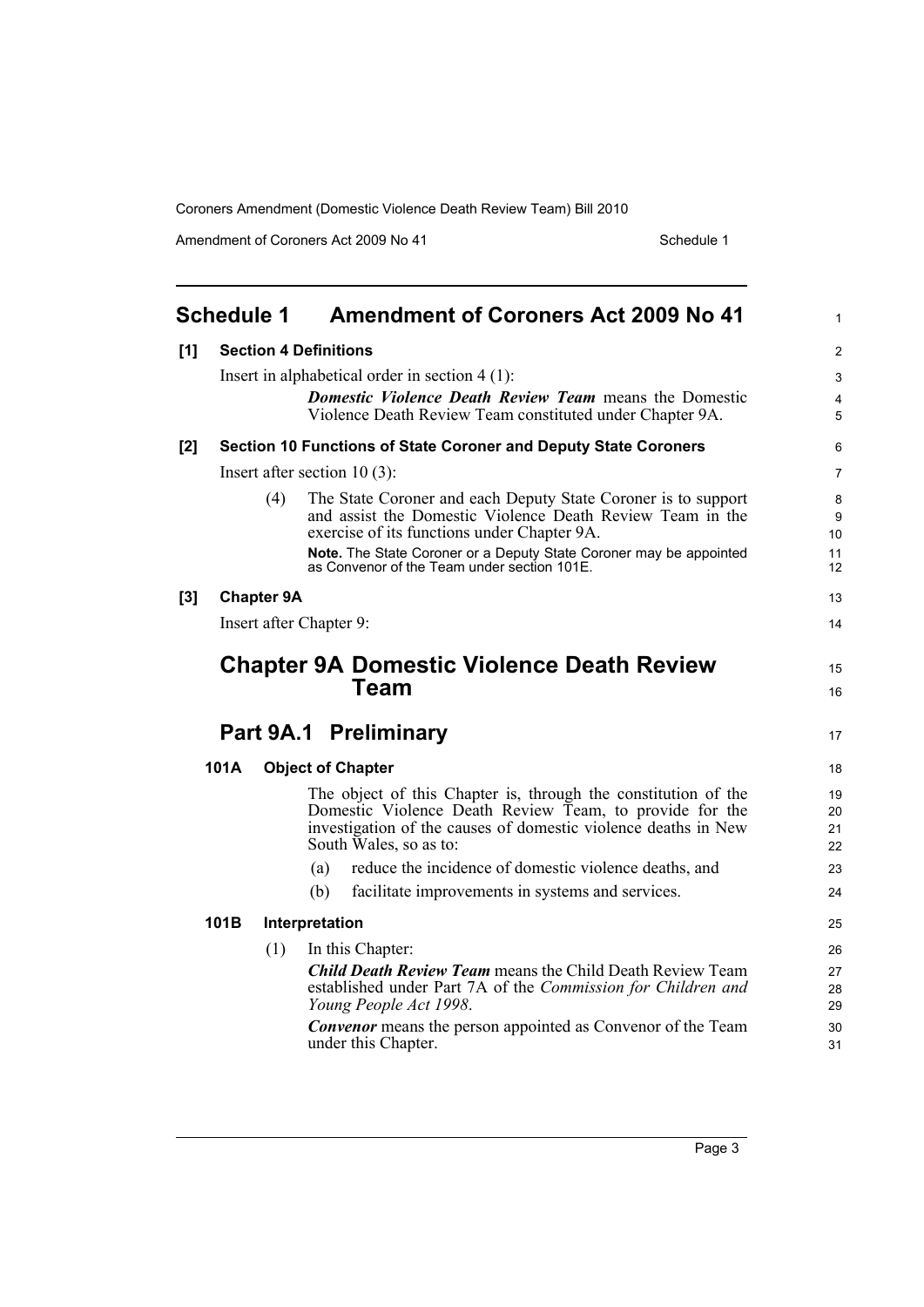*domestic violence death* means the death of a person that is caused directly or indirectly by a person who was in a domestic relationship with the deceased person. *Team* means the Domestic Violence Death Review Team. (2) For the purposes of this Chapter, a case of a domestic violence death is *closed* if: (a) the coroner has dispensed with or completed an inquest concerning the death, and (b) any criminal proceedings (including any appeals) concerning the death have been finally determined (as defined in section 79 (4)). **101C Meaning of "domestic relationship"** (1) For the purposes of this Chapter, a person was in a *domestic relationship* with a deceased person if the person: (a) was or had been married to the deceased person, or (b) was or had been a de facto partner of the deceased person, or (c) had or has had an intimate personal relationship with the deceased person, whether or not the intimate relationship involved or had involved a relationship of a sexual nature, or (d) was or had been a relative of the deceased person and there have been previous episodes of domestic violence between them, or (e) in the case of an Aboriginal person or a Torres Strait Islander, was or had been part of the extended family or kin of the deceased person according to the Indigenous kinship system of the person's culture, or (f) was in any other relationship with the deceased person of a kind prescribed by the regulations. (2) For the purposes of this Chapter, a person was a *relative* of a deceased person if the person was or is: (a) a father, mother, grandfather, grandmother, step-father, step-mother, father-in-law or mother-in-law, or (b) a son, daughter, grandson, grand-daughter, step-son, step-daughter, son-in-law or daughter-in-law, or (c) a brother, sister, half-brother, half-sister, step-brother, step-sister, brother-in-law or sister-in-law, or (d) an uncle, aunt, uncle-in-law or aunt-in-law, or 1  $\overline{2}$ 3 4 5 6 7 8 9 10 11 12 13 14 15 16 17 18 19 20 21 22 23 24 25 26 27 28 29 30 31 32 33 34 35 36 37 38 39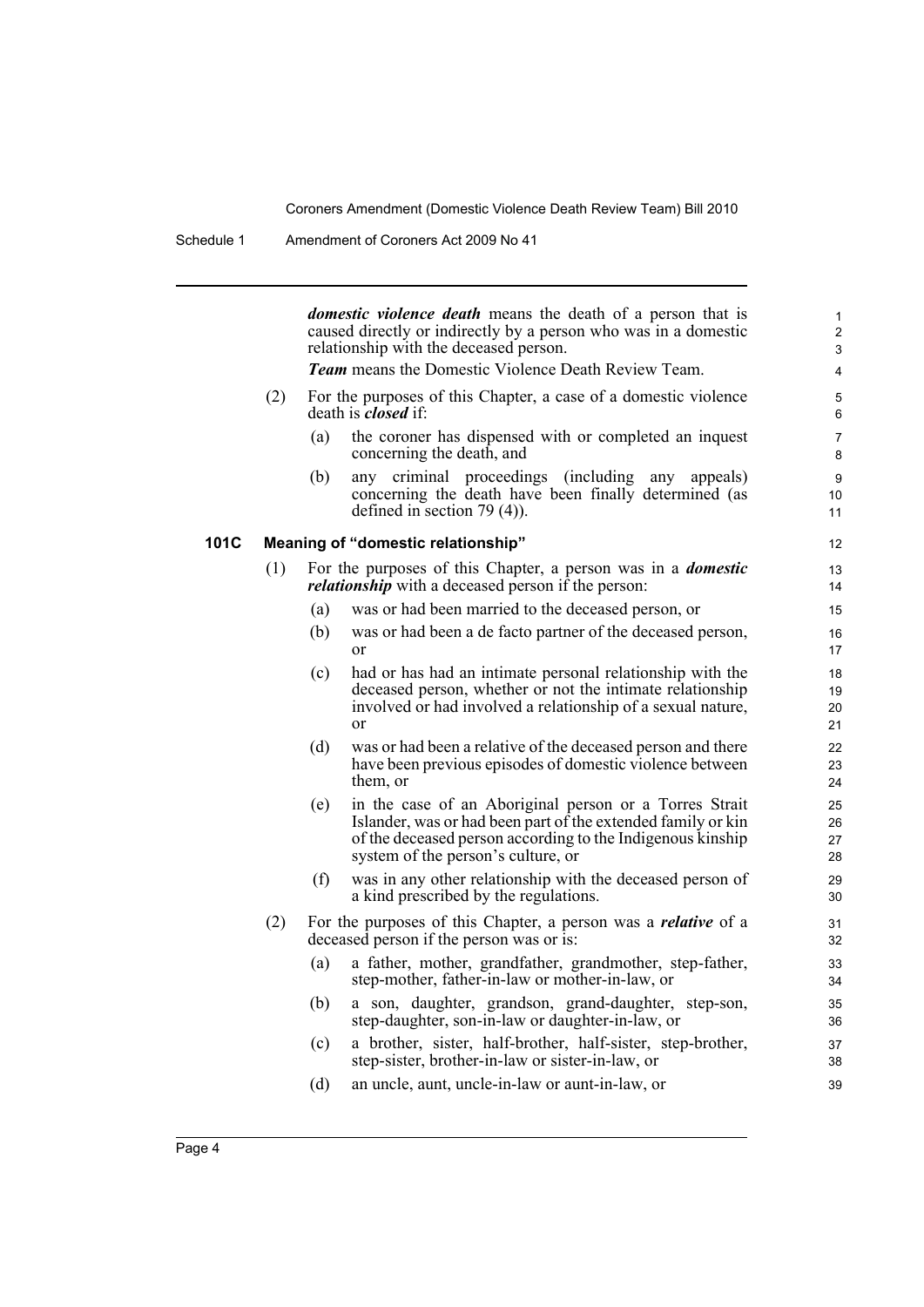|      |     | a nephew or niece, or<br>(e)                                                                                                                          | 1                       |
|------|-----|-------------------------------------------------------------------------------------------------------------------------------------------------------|-------------------------|
|      |     | (f)<br>a cousin,                                                                                                                                      | $\overline{\mathbf{c}}$ |
|      |     | of the deceased person, or of the spouse or a de facto partner of<br>the deceased person.                                                             | 3<br>$\overline{4}$     |
|      |     | Part 9A.2 Constitution and procedure of the Team                                                                                                      | 5                       |
| 101D |     | <b>Establishment of Team</b>                                                                                                                          | 6                       |
|      |     | The Domestic Violence Death Review Team is constituted by<br>this Act.                                                                                | $\overline{7}$<br>8     |
| 101E |     | <b>Members of Team</b>                                                                                                                                | 9                       |
|      | (1) | The Team is to consist of the Convenor of the Team and other<br>persons appointed by the Minister.                                                    | 10<br>11                |
|      | (2) | The Minister is to appoint as Convenor of the Team the State<br>Coroner, a Deputy State Coroner or a former State Coroner or<br>Deputy State Coroner. | 12<br>13<br>14          |
|      | (3) | The Team is to include representatives of each of the following:                                                                                      | 15                      |
|      |     | the Department of Human Services,<br>(a)                                                                                                              | 16                      |
|      |     | the Department of Health,<br>(b)                                                                                                                      | 17                      |
|      |     | the Department of Premier and Cabinet,<br>(c)                                                                                                         | 18                      |
|      |     | the NSW Police Force,<br>(d)                                                                                                                          | 19                      |
|      |     | the Department of Education and Training,<br>(e)                                                                                                      | 20                      |
|      |     | the Department of Justice and Attorney General,<br>(f)                                                                                                | 21                      |
|      |     | Community Services, within the Department of Human<br>(g)<br>Services,                                                                                | 22<br>23                |
|      |     | Aboriginal Affairs NSW, within the Department of<br>(h)<br>Human Services,                                                                            | 24<br>25                |
|      |     | Housing NSW, within the Department of Human Services,<br>(i)                                                                                          | 26                      |
|      |     | Juvenile Justice, within the Department of Human<br>(j)<br>Services,                                                                                  | 27<br>28                |
|      |     | Ageing, Disability and Home Care, within the Department<br>(k)<br>of Human Services.                                                                  | 29<br>30                |
|      | (4) | Each representative referred to in subsection $(3)$ is to be<br>nominated by the Minister responsible for the organisation<br>concerned.              | 31<br>32<br>33          |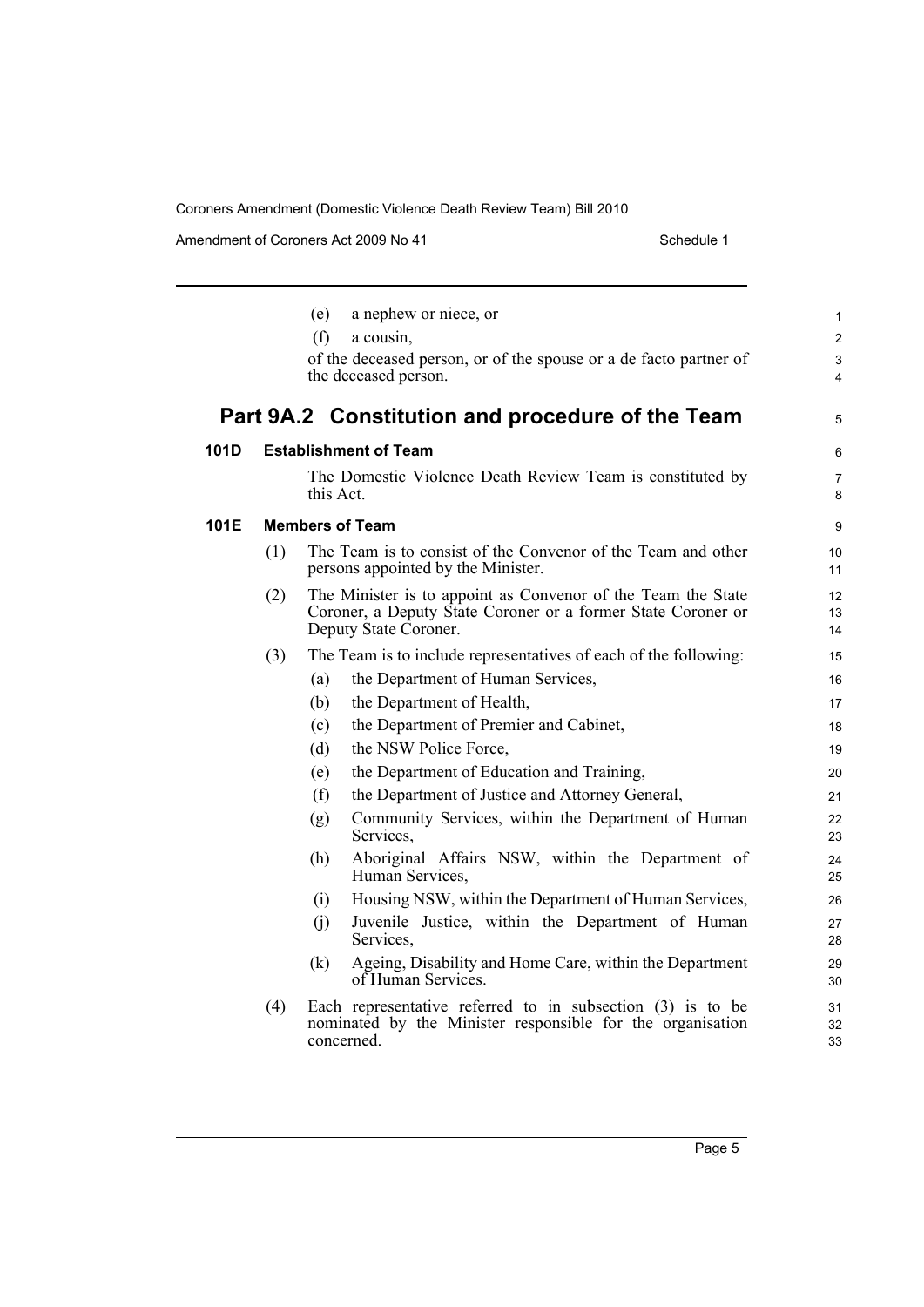|      | (5)               | In addition, the Team is to include the following persons:                                                                                                                                                                     | $\mathbf{1}$              |
|------|-------------------|--------------------------------------------------------------------------------------------------------------------------------------------------------------------------------------------------------------------------------|---------------------------|
|      |                   | 2 non-government service provider representatives,<br>(a)                                                                                                                                                                      | $\overline{2}$            |
|      |                   | (b)<br>2 persons who, in the opinion of the Minister, have<br>expertise appropriate to the functions of the Team.                                                                                                              | 3<br>$\overline{4}$       |
|      | (6)               | The Minister is to appoint 1 person who is an Aboriginal person<br>or a Torres Strait Islander and who is a non-government service<br>provider representative as a member of the Team.                                         | 5<br>6<br>$\overline{7}$  |
|      | (7)               | The Team must consist of not less than 15 members (in addition<br>to the Convenor) and not more than 19 members (in addition to<br>the Convenor) at any one time.                                                              | 8<br>9<br>10 <sup>°</sup> |
|      | (8)               | A person who is a member of the Legislative Council or the<br>Legislative Assembly is not eligible to be a member of the Team.                                                                                                 | 11<br>12                  |
|      | (9)               | Schedule 3 contains provisions with respect to the members and<br>procedure of the Team.                                                                                                                                       | 13<br>14                  |
|      |                   | Part 9A.3 Functions of the Team                                                                                                                                                                                                | 15                        |
|      | <b>Division 1</b> | <b>General functions</b>                                                                                                                                                                                                       | 16                        |
| 101F |                   |                                                                                                                                                                                                                                |                           |
|      |                   | <b>Functions of Team</b>                                                                                                                                                                                                       | 17                        |
|      | (1)               | The Team has the following functions:                                                                                                                                                                                          | 18                        |
|      |                   | to review closed cases of domestic violence deaths<br>(a)<br>occurring in New South Wales,                                                                                                                                     | 19<br>20                  |
|      |                   | (b)<br>to analyse data to identify patterns and trends relating to<br>such deaths,                                                                                                                                             | 21<br>22                  |
|      |                   | to make recommendations as to legislation, policies,<br>(c)<br>practices and services for implementation by government<br>and non-government agencies and the community to<br>prevent or reduce the likelihood of such deaths, | 23<br>24<br>25<br>26      |
|      |                   | to establish and maintain a database (in accordance with<br>(d)<br>the regulations) about such deaths,                                                                                                                         | 27<br>28                  |
|      |                   | to undertake, alone or with others, research that aims to<br>(e)<br>help prevent or reduce the likelihood of such deaths.                                                                                                      | 29<br>30                  |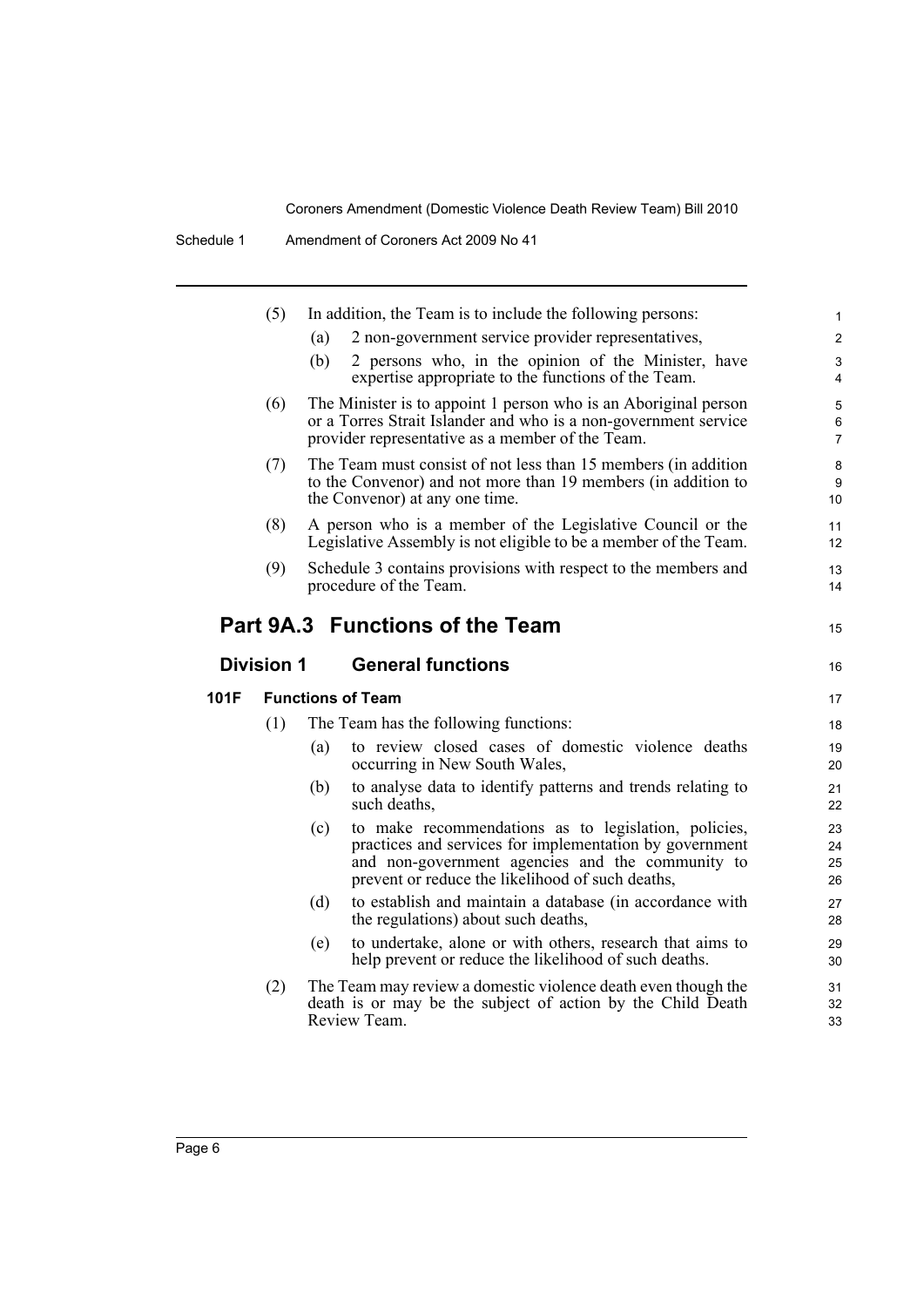Amendment of Coroners Act 2009 No 41 Schedule 1

|      | (3) | Any function of the Team with respect to domestic violence<br>deaths may be exercised with respect to the death of a person who<br>dies outside New South Wales while ordinarily resident in New<br>South Wales.                                                                                                                                               | 1<br>$\overline{2}$<br>3<br>4                  |
|------|-----|----------------------------------------------------------------------------------------------------------------------------------------------------------------------------------------------------------------------------------------------------------------------------------------------------------------------------------------------------------------|------------------------------------------------|
|      | (4) | The Convenor may enter into an agreement or other arrangement<br>for the exchange of information between the Team and a person<br>or body having functions in another State or Territory that are<br>substantially similar to the functions of the Team, being<br>information relevant to the exercise of the functions of the Team<br>or that person or body. | 5<br>6<br>$\overline{7}$<br>$\bf 8$<br>9<br>10 |
| 101G |     | Matters to be considered in reviews                                                                                                                                                                                                                                                                                                                            | 11                                             |
|      | (1) | In carrying out a review of closed cases of domestic violence<br>deaths, the Team is to consider the following matters:                                                                                                                                                                                                                                        | 12<br>13                                       |
|      |     | the events leading up to the death of the deceased persons,<br>(a)                                                                                                                                                                                                                                                                                             | 14                                             |
|      |     | (b)<br>any interaction with, and the effectiveness of, any support<br>or other services provided for, or available to, victims and<br>perpetrators of domestic violence,                                                                                                                                                                                       | 15<br>16<br>17                                 |
|      |     | the general availability of any such services,<br>(c)                                                                                                                                                                                                                                                                                                          | 18                                             |
|      |     | (d)<br>any failures in systems or services that may have<br>contributed to, or failed to prevent, the domestic violence<br>deaths.                                                                                                                                                                                                                             | 19<br>20<br>21                                 |
|      | (2) | This section does not limit the matters that the Team may<br>consider or examine in any review of closed cases of domestic<br>violence deaths.                                                                                                                                                                                                                 | 22<br>23<br>24                                 |
| 101H |     | Referral of cases for review to Team                                                                                                                                                                                                                                                                                                                           | 25                                             |
|      | (1) | The Team may select the domestic violence death cases that are<br>to be the subject of a review by the Team.                                                                                                                                                                                                                                                   | 26<br>27                                       |
|      | (2) | Any person may refer a closed case of a domestic violence death<br>to the Team for inclusion in a review. The Team may, but is not<br>required to, select any such case for review.                                                                                                                                                                            | 28<br>29<br>30                                 |
| 1011 |     | <b>Appointment of expert advisers</b>                                                                                                                                                                                                                                                                                                                          | 31                                             |
|      | (1) | The Convenor may, otherwise than under a contract of<br>employment, appoint persons with relevant qualifications and<br>experience to advise the Team in the exercise of its functions.                                                                                                                                                                        | 32<br>33<br>34                                 |
|      | (2) | A person so appointed is entitled to be paid such remuneration<br>and allowances (including travelling and subsistence allowances)<br>as may be determined by the Minister in respect of the person.                                                                                                                                                           | 35<br>36<br>37                                 |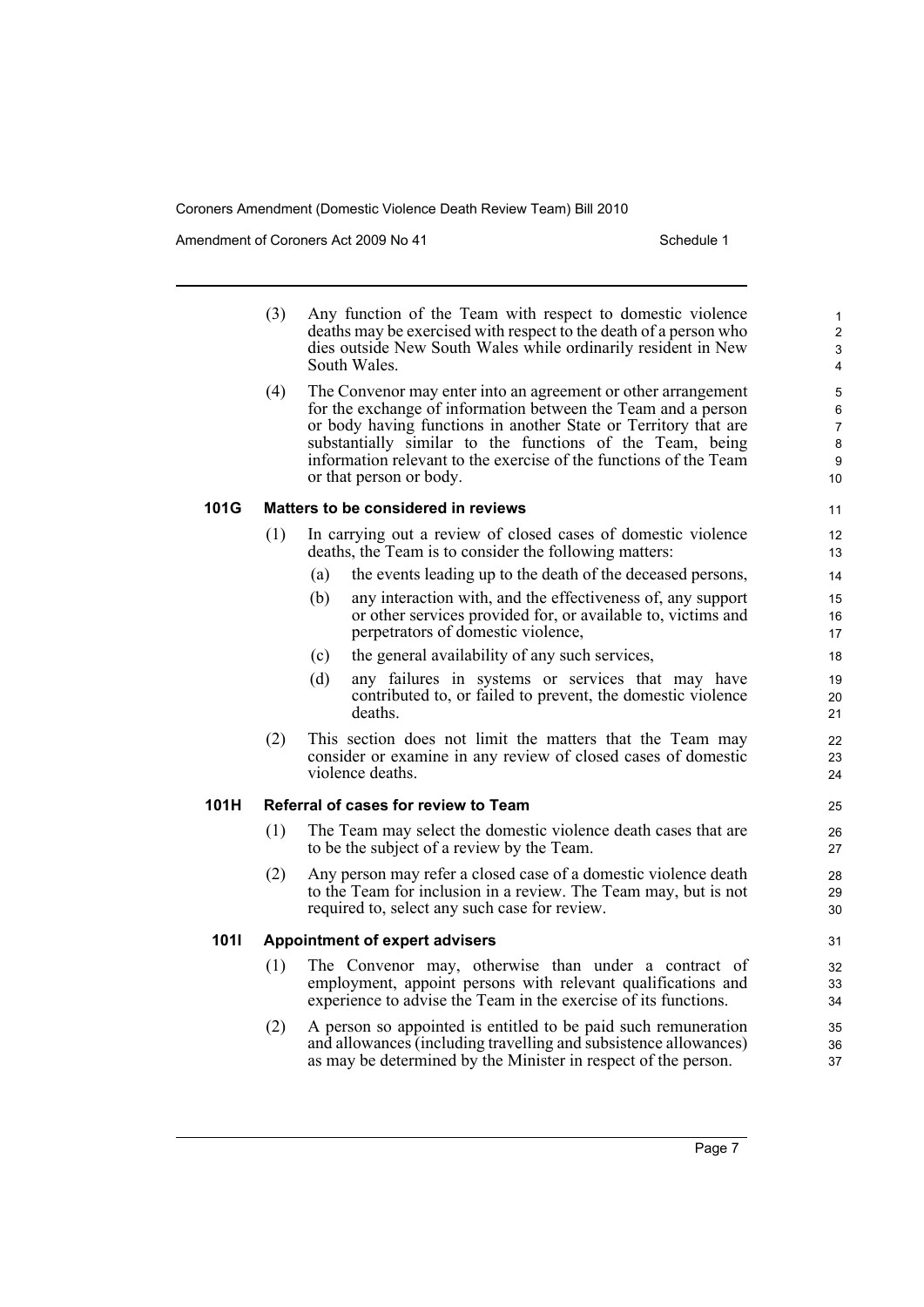Schedule 1 Amendment of Coroners Act 2009 No 41

## **Division 2 Reports by Team**

#### **101J Reports**

- (1) The Team must prepare, within the period of 4 months after 30 June in each year, and furnish to the Presiding Officer of each House of Parliament, a report on domestic violence deaths reviewed in the previous year.
- (2) Without limiting subsection (1), the report may include the following:
	- (a) identification of systemic and procedural failures that may contribute to domestic violence deaths,

1

- (b) recommendations as to legislation, policies, practices and services for implementation by government and non-government agencies and the community to prevent or reduce the likelihood of such deaths,
- (c) details of the extent to which its previous recommendations have been accepted.

#### **101K Reporting to Parliament**

- (1) A copy of a report furnished to the Presiding Officer of a House of Parliament under this Part must be laid before that House on the next sitting day of that House after it is received by the Presiding Officer.
- (2) The Team may include in a report a recommendation that the report be made public forthwith.
- (3) If a report includes a recommendation that a report be made public forthwith, a Presiding Officer of a House of Parliament may make it public whether or not that House is in session and whether or not the report has been laid before that House.
- (4) A report that is made public by a Presiding Officer of a House of Parliament before it is laid before that House attracts the same privileges and immunities as if it had been laid before that House.
- (5) A Presiding Officer need not inquire whether all or any of the conditions precedent have been satisfied as regards a report purporting to have been furnished in accordance with this Part.
- (6) In this Part, a reference to a Presiding Officer of a House of Parliament is a reference to the President of the Legislative Council or the Speaker of the Legislative Assembly. If there is a vacancy in the office of President, the reference to the President is taken to be a reference to the Clerk of the Legislative Council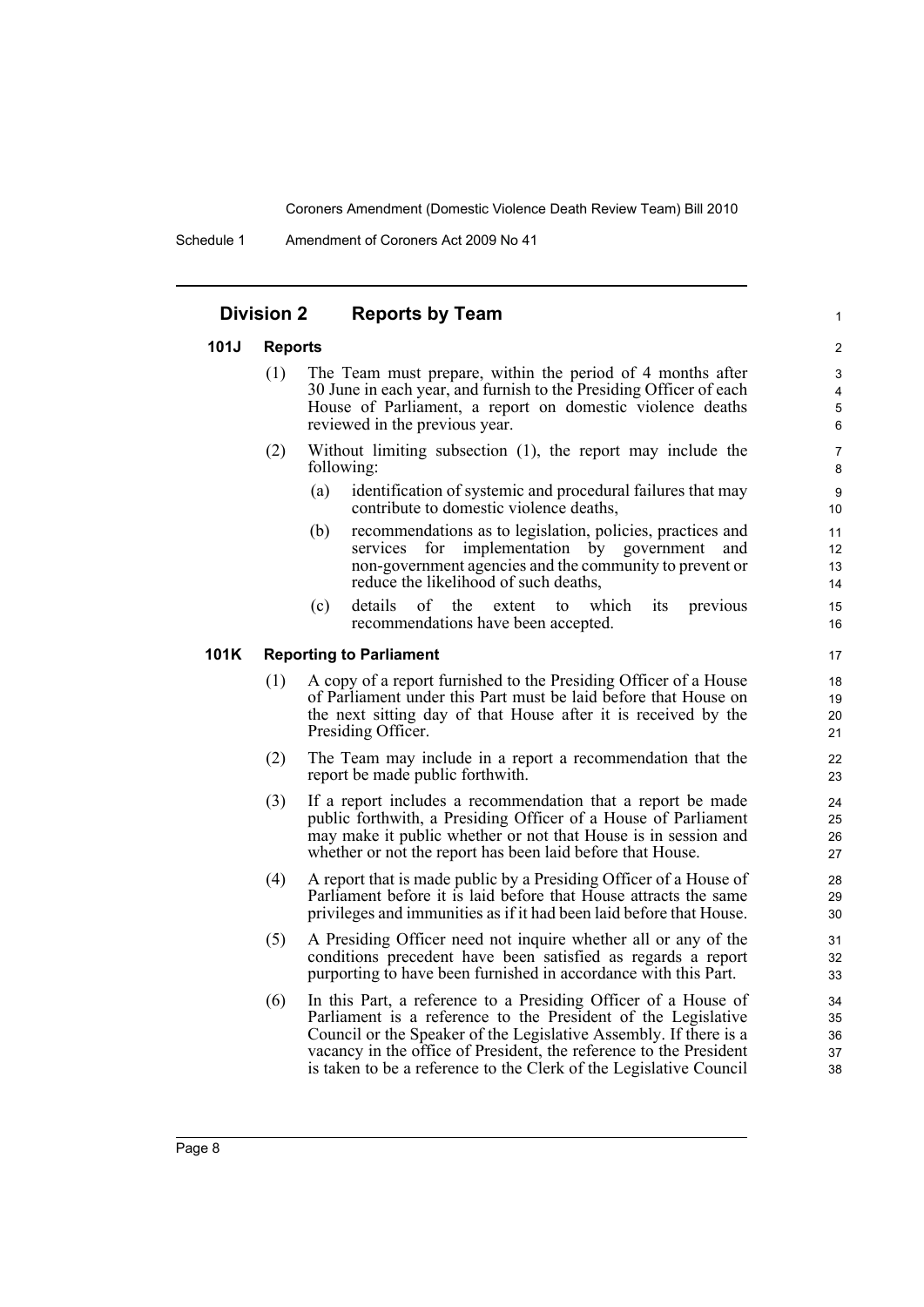Amendment of Coroners Act 2009 No 41 Schedule 1

and, if there is a vacancy in the office of the Speaker, the reference to the Speaker is taken to be a reference to the Clerk of the Legislative Assembly.

## **Part 9A.4 Access to and confidentiality of information**

5 6

4

1 2 3

## **101L Duty of persons to assist Team**

- (1) It is the duty of each of the following persons to provide the Team with full and unrestricted access to records that are under the person's control, or whose production the person may, in an official capacity, reasonably require, being records to which the Team reasonably requires access for the purpose of exercising its functions:
	- (a) the Department Head, chief executive officer or senior member of any department of the Government, statutory body or local authority,
	- (b) the Commissioner of Police,
	- (c) a coroner,
	- (d) a medical practitioner or health care professional who, or the head of a body which, delivers health services,
	- (e) a person who, or the head of a body which, delivers welfare services.
- (2) A person subject to that duty is not required to provide access to records if the person reasonably considers that doing so may prejudice an existing investigation or inquiry of a matter under an Act being undertaken by or for the person.
- (3) Access to which the Team is entitled under subsection (1) includes the right to inspect and, on request, to be provided with copies of, any record referred to in that subsection and to inspect any non-documentary evidence associated with any such record.
- (4) A provision of any Act or law that restricts or denies access to records does not prevent a person subject to a duty under subsection (1) from complying, or affect the person's ability to comply, with that subsection.
- (5) The regulations may make provision with respect to the duty to provide access to records under subsection (1), including prescribing limitations and conditions on that duty.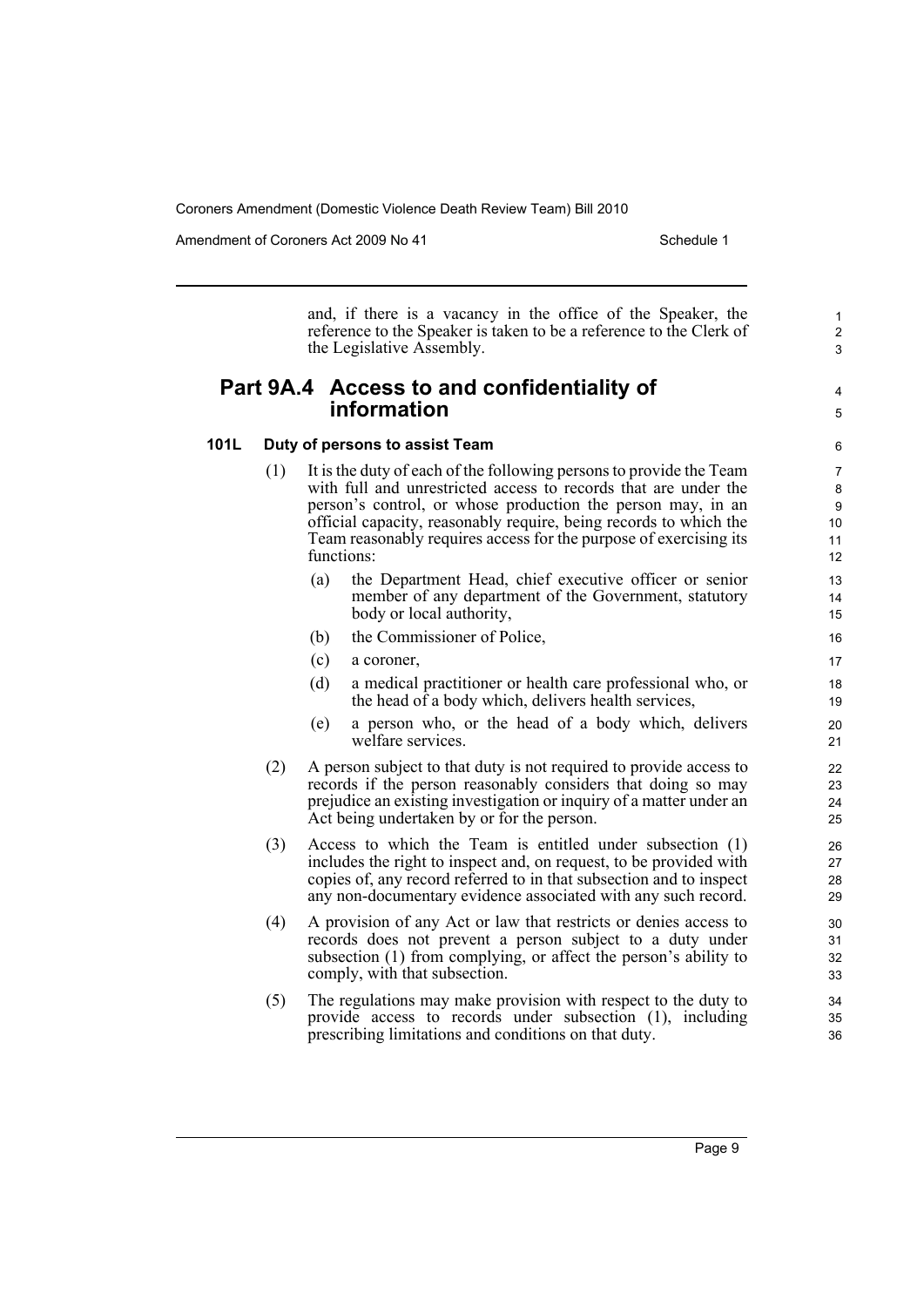Schedule 1 Amendment of Coroners Act 2009 No 41

(6) In this section, *record* means any document or other source of information compiled, recorded or stored in written form or on film, or by electronic process, or in any other manner or by other means.

#### **101M Confidentiality of information**

- (1) A Team-related person must not make a record of, or directly or indirectly disclose to any person, any information (including the contents of any document) that was acquired by the person by reason of being a Team-related person, unless:
	- (a) the record or disclosure is made in good faith for the purpose of exercising a function under this Chapter, or
	- (b) the record or disclosure is authorised to be made by the Convenor in connection with research that is undertaken for the purpose of helping to prevent or reduce the likelihood of domestic violence deaths in New South Wales, or
	- (c) the record or disclosure is made by the Convenor for the purpose of:
		- (i) providing information to the Commissioner of Police in connection with a possible criminal offence, or
		- (ii) reporting to the Director-General of the Department of Human Services that a child or class of children may be at risk of harm, or
		- (iii) providing information to the State Coroner that may relate to a death that is within the jurisdiction of the State Coroner, whether or not the death has been the subject of an inquest under this Act, or
		- (iv) providing information to the Child Death Review Team in connection with that Team's functions, or
		- (v) providing information to the Ombudsman concerning the death of a person that is relevant to the exercise of any of the Ombudsman's functions, or
		- (vi) giving effect to any agreement or other arrangement entered into under this Chapter or with coroners in other jurisdictions for the exchange of information, or
		- (vii) providing information to a national database compiled for the purposes of, and contributed to by, coroners of States and Territories, or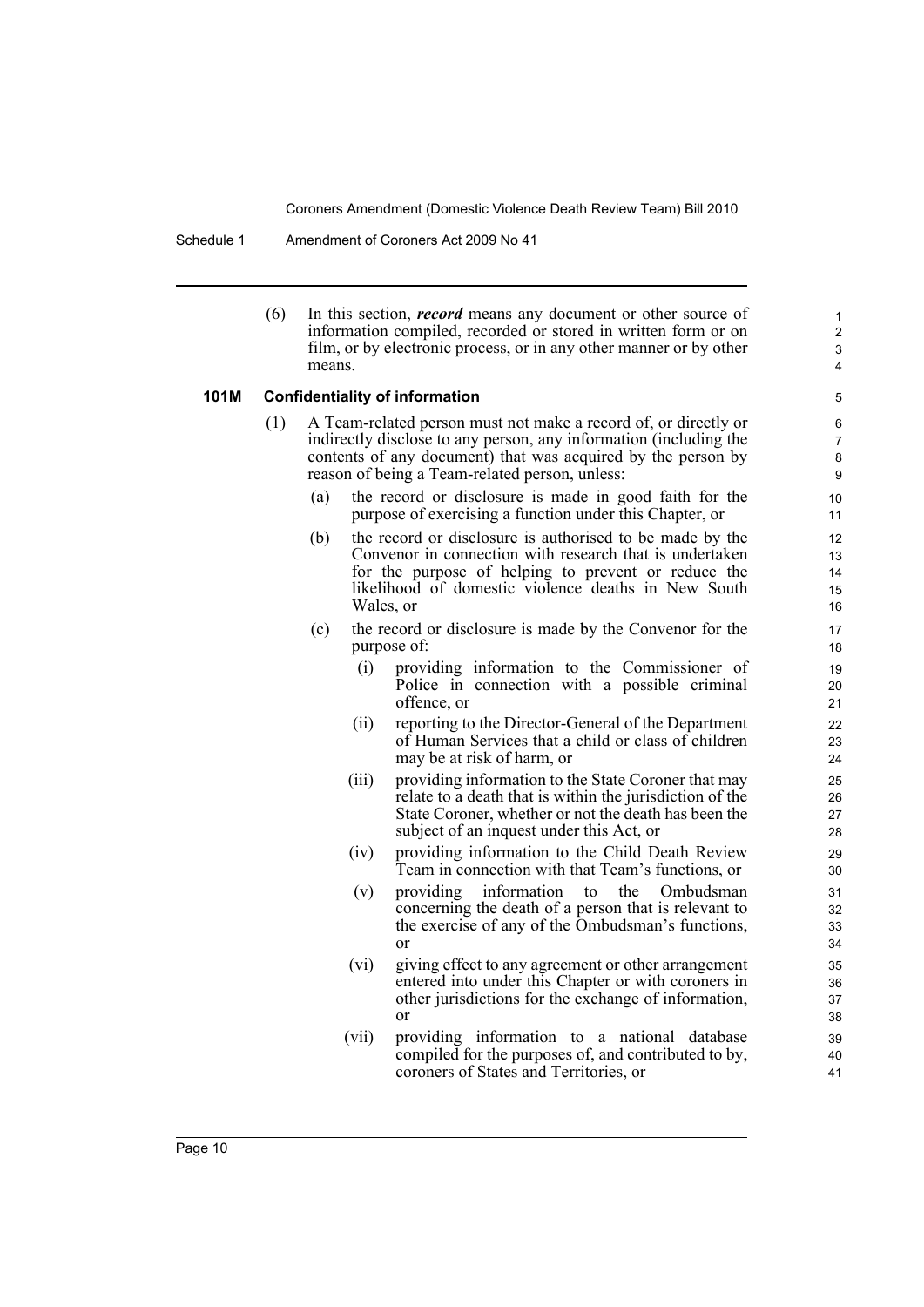Amendment of Coroners Act 2009 No 41 Schedule 1

 $(5)$ 

|     | (d) | the record or disclosure is made by a member of the Team<br>to a Minister, or to a Department Head, chief executive<br>officer or senior member of any department of the<br>Government or a statutory body, in connection with a draft<br>report prepared for the purpose of this Chapter.<br>Maximum penalty: 50 penalty units or imprisonment for<br>12 months, or both.  | 1<br>$\overline{c}$<br>3<br>$\overline{4}$<br>5<br>6<br>$\overline{7}$ |
|-----|-----|-----------------------------------------------------------------------------------------------------------------------------------------------------------------------------------------------------------------------------------------------------------------------------------------------------------------------------------------------------------------------------|------------------------------------------------------------------------|
| (2) |     | A Team-related person who makes a record or disclosure that is<br>authorised under this section in connection with research that is<br>undertaken for the purpose of helping to prevent or reduce the<br>likelihood of domestic violence deaths in New South Wales must<br>ensure that the information does not identify a person who is the<br>subject of the information. | 8<br>9<br>10<br>11<br>12<br>13                                         |
| (3) |     | A Team-related person is not required:                                                                                                                                                                                                                                                                                                                                      | 14                                                                     |
|     | (a) | to produce to any court any document or other thing that<br>has come into the person's possession, custody or control,<br>or                                                                                                                                                                                                                                                | 15<br>16<br>17                                                         |
|     | (b) | to reveal to any court any information that has come to the<br>person's notice,                                                                                                                                                                                                                                                                                             | 18<br>19                                                               |
|     |     | by reason of being a Team-related person.                                                                                                                                                                                                                                                                                                                                   | 20                                                                     |
| (4) |     | Any authority or person to whom any information referred to in<br>subsection $(1)$ is revealed, and any person or employee under the<br>control of that authority or person:                                                                                                                                                                                                | 21<br>22<br>23                                                         |
|     | (a) | is subject to the same obligations and liabilities under<br>subsections $(1)$ and $(2)$ , and                                                                                                                                                                                                                                                                               | 24<br>25                                                               |
|     | (b) | enjoys the same rights and privileges under subsection (3),                                                                                                                                                                                                                                                                                                                 | 26                                                                     |
|     |     | in respect of that information as if he or she were a Team-related<br>person who had acquired the information for the purpose of the<br>exercise of the functions of the Team. Failure to comply with<br>obligations and liabilities referred to in this subsection is taken to<br>be a contravention of subsection (1).                                                    | 27<br>28<br>29<br>30<br>31                                             |
| (5) |     | In this section:                                                                                                                                                                                                                                                                                                                                                            | 32                                                                     |
|     |     | court includes any tribunal or person having power to require the<br>production of documents or the answering of questions.                                                                                                                                                                                                                                                 | 33<br>34                                                               |
|     |     | <i>produce</i> includes permit access to.                                                                                                                                                                                                                                                                                                                                   | 35                                                                     |
|     |     | <b>Team-related person</b> means a member of the Team, a member of<br>staff of the Team and any person engaged to assist the Team in<br>the exercise of its functions, including persons appointed under<br>section 101I.                                                                                                                                                   | 36<br>37<br>38<br>39                                                   |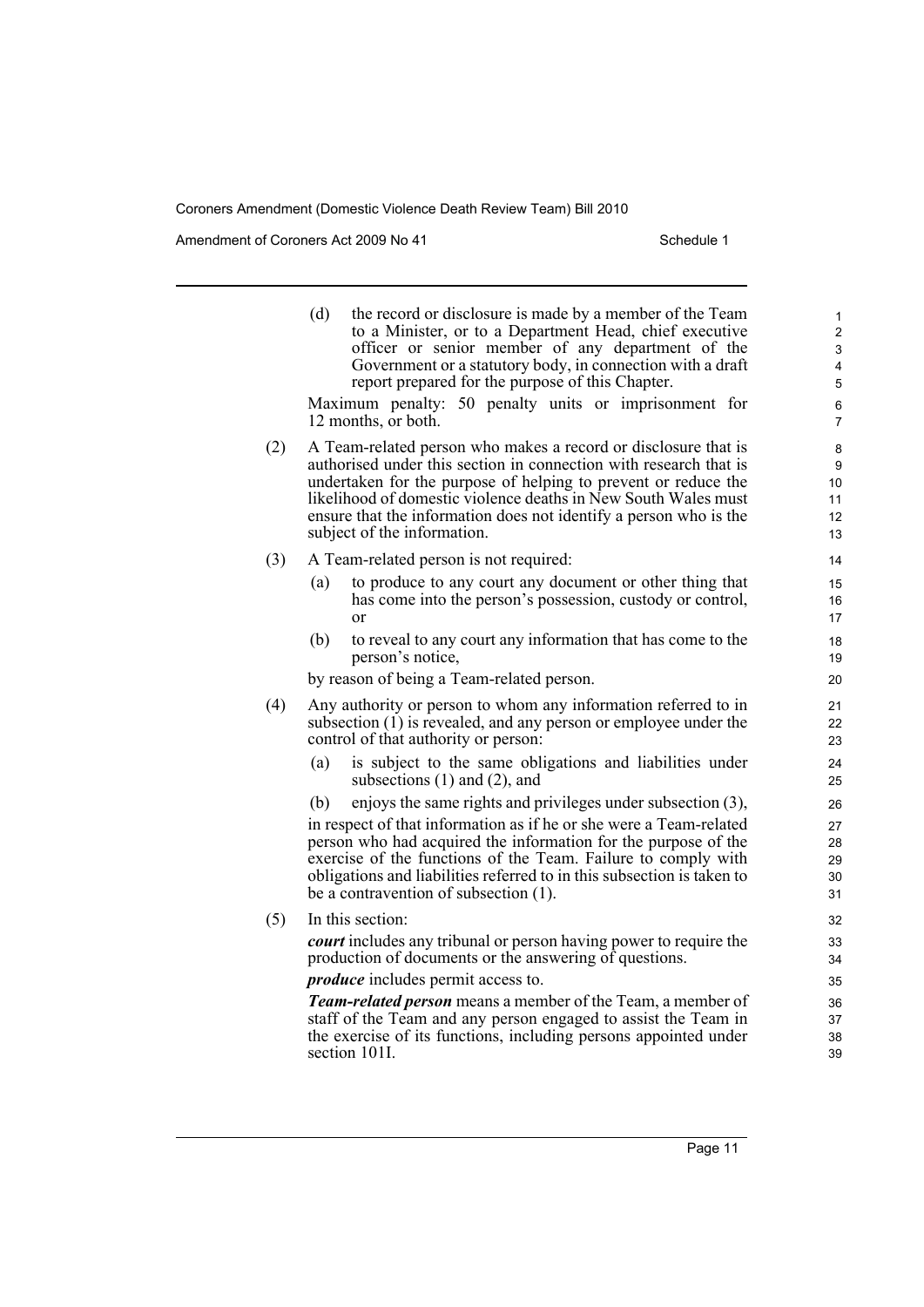Schedule 1 Amendment of Coroners Act 2009 No 41

|             |     | Part 9A.5 Miscellaneous                                                                                                                                                                                                                                                                                                                                                                        | 1                             |
|-------------|-----|------------------------------------------------------------------------------------------------------------------------------------------------------------------------------------------------------------------------------------------------------------------------------------------------------------------------------------------------------------------------------------------------|-------------------------------|
| <b>101N</b> |     | <b>Execution of documents</b>                                                                                                                                                                                                                                                                                                                                                                  | $\overline{\mathbf{c}}$       |
|             |     | A document required to be executed by the Team in the exercise<br>of its functions is sufficiently executed if it is signed by the<br>Convenor or another member authorised by the Convenor.                                                                                                                                                                                                   | 3<br>4<br>5                   |
| <b>1010</b> |     | <b>Protection from liability</b>                                                                                                                                                                                                                                                                                                                                                               | 6                             |
|             | (1) | A matter or thing done or omitted by the Team, a member of the<br>Team or a person acting under the direction of the Team does not,<br>if the matter or thing was done or omitted in good faith for the<br>purposes of executing this or any other Act, subject the member<br>of the Team or person so acting personally to any action, claim or<br>demand in respect of that matter or thing. | 7<br>8<br>9<br>10<br>11<br>12 |
|             | (2) | However, any such liability attaches instead to the Crown.                                                                                                                                                                                                                                                                                                                                     | 13                            |
| 101P        |     | <b>Review of Chapter</b>                                                                                                                                                                                                                                                                                                                                                                       | 14                            |
|             | (1) | The Minister is to review this Chapter to determine whether the<br>policy objectives of this Chapter remain valid and whether the<br>terms of this Chapter remain appropriate for securing those<br>objectives.                                                                                                                                                                                | 15<br>16<br>17<br>18          |
|             | (2) | The review is to be undertaken as soon as possible after the period<br>of 3 years from the commencement of this Chapter.                                                                                                                                                                                                                                                                       | 19<br>20                      |
|             | (3) | A report on the outcome of the review is to be tabled in each<br>House of Parliament within 12 months after the end of the period<br>of 3 years.                                                                                                                                                                                                                                               | 21<br>22<br>23                |
| [4]         |     | <b>Section 104 Regulations</b>                                                                                                                                                                                                                                                                                                                                                                 | 24                            |
|             |     | Insert after section $104$ (2) (d):                                                                                                                                                                                                                                                                                                                                                            | 25                            |
|             |     | the constitution, functions, procedure and other matters<br>(e)<br>relating to the Domestic Violence Death Review Team.                                                                                                                                                                                                                                                                        | 26<br>27                      |
| [5]         |     | Schedule 2 Savings, transitional and other provisions                                                                                                                                                                                                                                                                                                                                          | 28                            |
|             |     | Insert at the end of clause $1(1)$ :                                                                                                                                                                                                                                                                                                                                                           | 29                            |
|             |     | Coroners Amendment (Domestic Violence Death Review Team)<br>Act 2010                                                                                                                                                                                                                                                                                                                           | 30<br>31                      |
|             |     |                                                                                                                                                                                                                                                                                                                                                                                                |                               |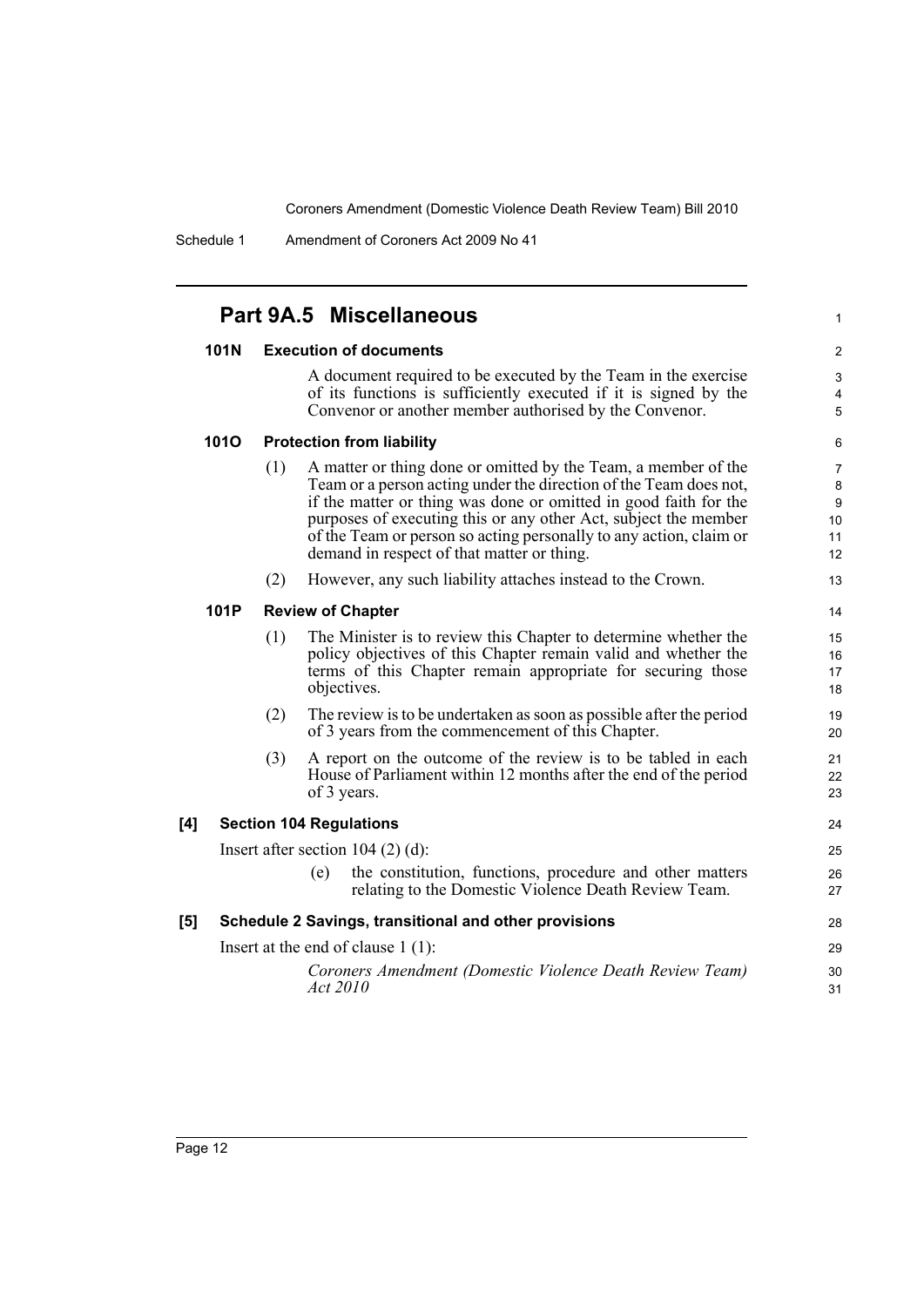Amendment of Coroners Act 2009 No 41 Schedule 1

| [6] |                | <b>Schedule 3</b><br>Insert after Schedule 2: |                                                                                                                                                                                                                                                                                                                                          | 1<br>$\overline{2}$              |
|-----|----------------|-----------------------------------------------|------------------------------------------------------------------------------------------------------------------------------------------------------------------------------------------------------------------------------------------------------------------------------------------------------------------------------------------|----------------------------------|
|     |                | <b>Schedule 3</b>                             | <b>Members and procedure of</b><br><b>Domestic Violence Death Review</b><br>Team                                                                                                                                                                                                                                                         | 3<br>$\overline{4}$<br>5         |
|     |                |                                               | (Section 101E (9))                                                                                                                                                                                                                                                                                                                       | 6                                |
|     | 1              | <b>Definitions</b>                            |                                                                                                                                                                                                                                                                                                                                          | 7                                |
|     |                |                                               | In this Schedule:<br><b>Convenor</b> means the Convenor of the Team.<br><i>member</i> means any member of the Team.<br><b>Team</b> means the Domestic Violence Death Review Team.                                                                                                                                                        | 8<br>9<br>10<br>11               |
|     | $\mathbf{2}$   |                                               | <b>Terms of office of members</b>                                                                                                                                                                                                                                                                                                        | 12                               |
|     |                |                                               | Subject to this Schedule, a member (other than the State Coroner<br>or a Deputy State Coroner) holds office for such period (not<br>exceeding 2 years) as is specified in the member's instrument of<br>appointment, but is eligible (if otherwise qualified) for<br>re-appointment.                                                     | 13<br>14<br>15<br>16<br>17       |
|     | $\overline{3}$ | <b>Remuneration</b>                           |                                                                                                                                                                                                                                                                                                                                          | 18                               |
|     |                | member.                                       | A member, other than the State Coroner, a Deputy State Coroner<br>or a representative of a department of the Government, the NSW<br>Police Force or a statutory body, is entitled to be paid such<br>remuneration (including travelling and subsistence allowances)<br>as the Minister may from time to time determine in respect of the | 19<br>20<br>21<br>22<br>23<br>24 |
|     | 4              | <b>Deputies</b>                               |                                                                                                                                                                                                                                                                                                                                          | 25                               |
|     |                | (1)                                           | The Minister may, from time to time, appoint a person to be the<br>deputy of a member (including the Convenor), and the Minister<br>may revoke any such appointment.                                                                                                                                                                     | 26<br>27<br>28                   |
|     |                | (2)                                           | A person is not eligible to be appointed as the deputy of a member<br>unless the person has the same qualification that was required for<br>appointment as that member.                                                                                                                                                                  | 29<br>30<br>31                   |
|     |                | (3)                                           | In the absence of a member, the member's deputy may, if<br>available, act in the place of the member.                                                                                                                                                                                                                                    | 32<br>33                         |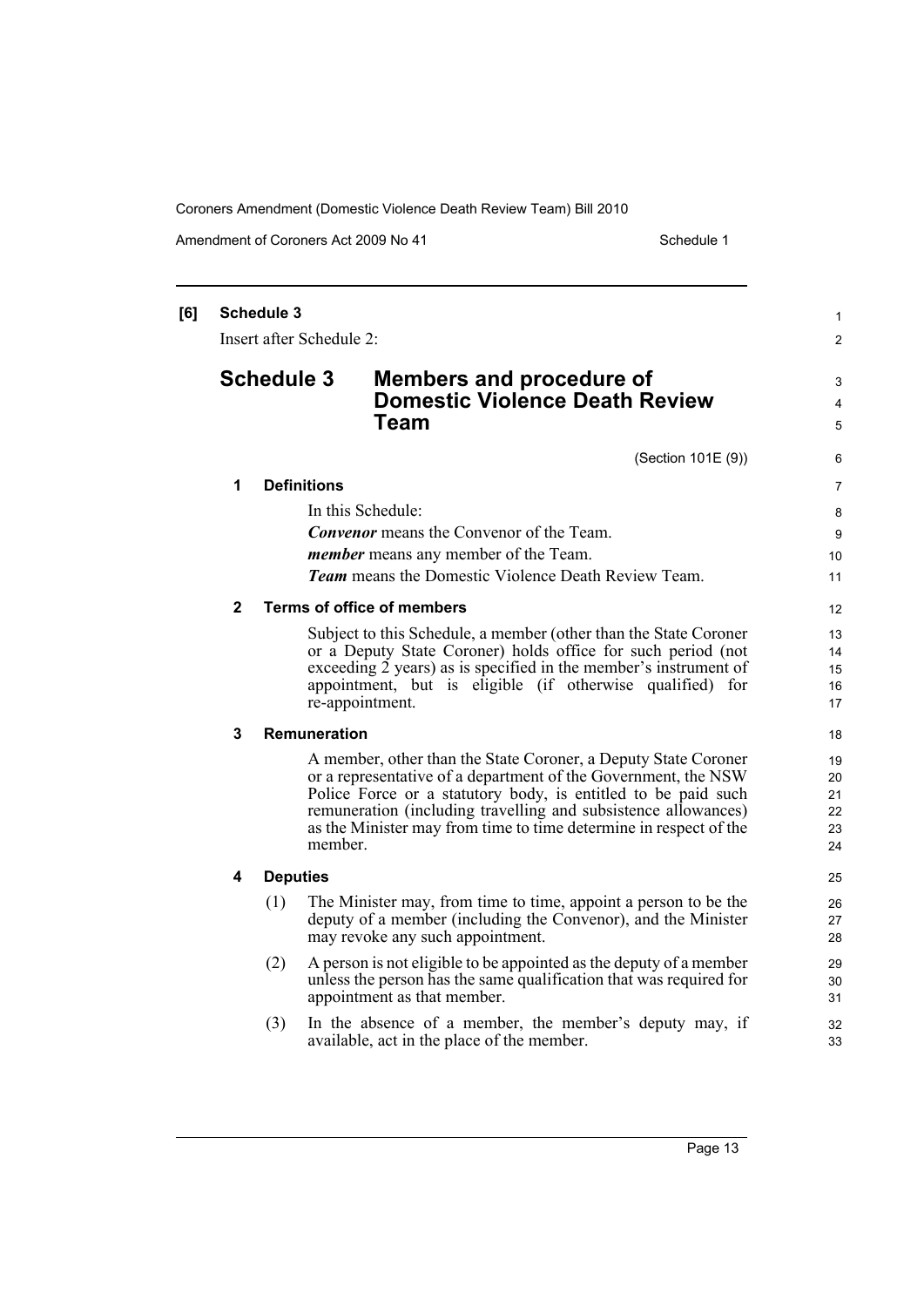|   | (4) |     | While acting in the place of a member, a person:                                                                                                                                                                                                                                    | 1                                       |
|---|-----|-----|-------------------------------------------------------------------------------------------------------------------------------------------------------------------------------------------------------------------------------------------------------------------------------------|-----------------------------------------|
|   |     | (a) | has all the functions of the member and is taken to be a<br>member, and                                                                                                                                                                                                             | $\overline{\mathbf{c}}$<br>3            |
|   |     | (b) | is entitled to be paid such remuneration (including<br>travelling and subsistence allowances) as the Minister may<br>from time to time determine in respect of the person.                                                                                                          | $\overline{\mathbf{4}}$<br>5<br>$\,6\,$ |
|   | (5) |     | For the purposes of this clause, a vacancy in the office of a<br>member is taken to be an absence of the member.                                                                                                                                                                    | $\overline{7}$<br>8                     |
| 5 |     |     | Vacancy in office of member                                                                                                                                                                                                                                                         | 9                                       |
|   | (1) |     | The office of a member (other than the State Coroner or a Deputy<br>State Coroner) becomes vacant if the member:                                                                                                                                                                    | 10<br>11                                |
|   |     | (a) | dies, or                                                                                                                                                                                                                                                                            | $12 \overline{ }$                       |
|   |     | (b) | completes a term of office and is not re-appointed, or                                                                                                                                                                                                                              | 13                                      |
|   |     | (c) | resigns the office by instrument in writing addressed to the<br>Minister, or                                                                                                                                                                                                        | 14<br>15                                |
|   |     | (d) | is absent from 4 consecutive meetings of the Team of<br>which reasonable notice has been given to the member<br>personally or by post, except on leave granted by the<br>Minister or unless the member is excused by the Minister<br>for having been absent from those meetings, or | 16<br>17<br>18<br>19<br>20              |
|   |     | (e) | becomes bankrupt, applies to take the benefit of any law<br>for the relief of bankrupt or insolvent debtors, compounds<br>with his or her creditors or makes an assignment of his or<br>her remuneration for their benefit, or                                                      | 21<br>22<br>23<br>24                    |
|   |     | (f) | becomes a mentally incapacitated person, or                                                                                                                                                                                                                                         | 25                                      |
|   |     | (g) | is convicted in New South Wales of an offence that is<br>punishable by imprisonment for 12 months or more or is<br>convicted elsewhere than in New South Wales of an<br>offence that, if committed in New South Wales, would be<br>an offence so punishable, or                     | 26<br>27<br>28<br>29<br>30              |
|   |     | (h) | is the subject of a communication in writing to the Minister<br>by the Minister that nominated the member, stating that he<br>or she no longer represents that organisation.                                                                                                        | 31<br>32<br>33                          |
|   | (2) |     | The Minister may at any time remove a member (other than the<br>Convenor) from office.                                                                                                                                                                                              | 34<br>35                                |
|   | (3) |     | The Minister may at any time remove the Convenor from office.                                                                                                                                                                                                                       | 36                                      |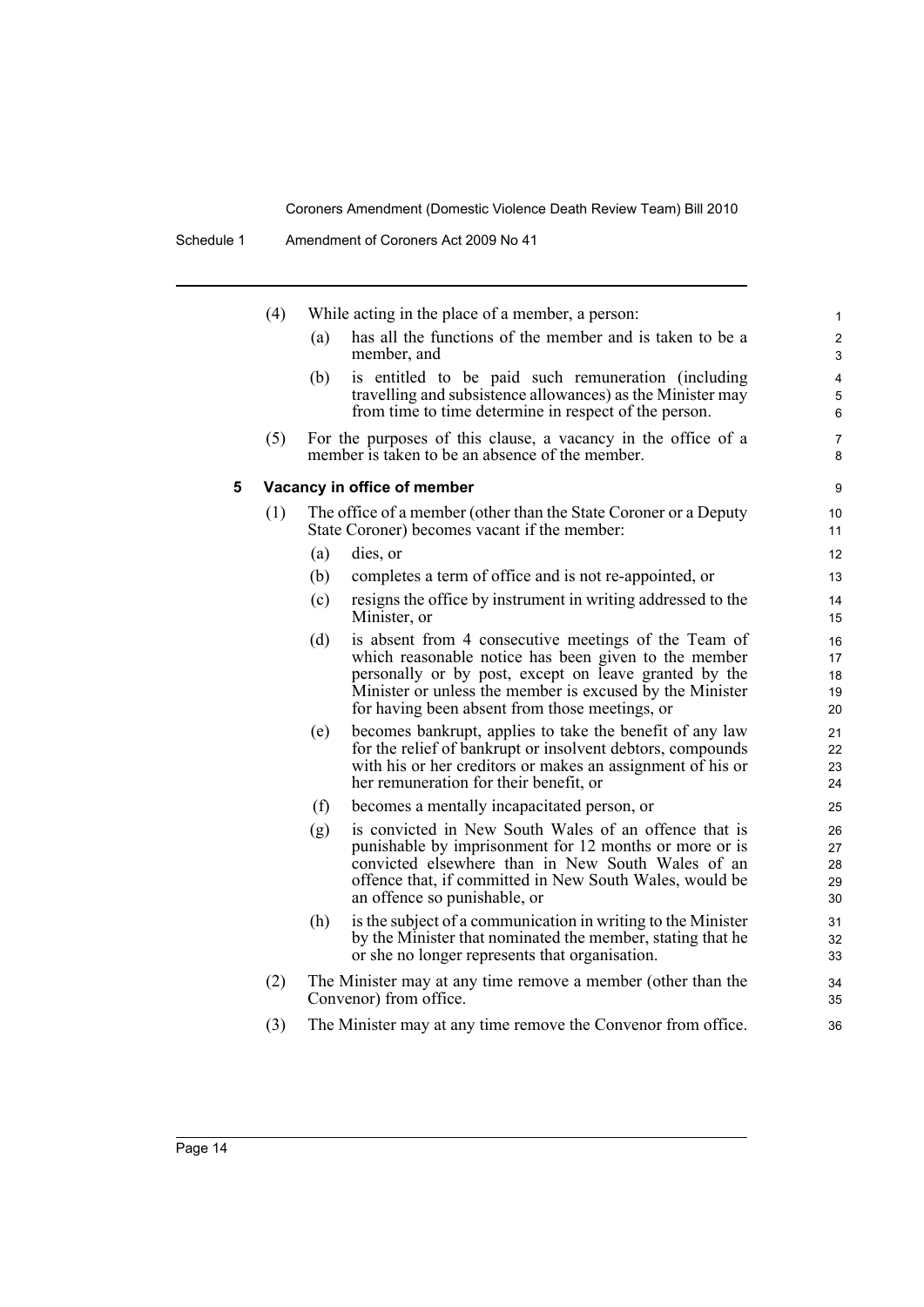Amendment of Coroners Act 2009 No 41 Schedule 1

| 6  |        | Filling of vacancy in office of member                                                                                                                                                          | 1                        |
|----|--------|-------------------------------------------------------------------------------------------------------------------------------------------------------------------------------------------------|--------------------------|
|    |        | If the office of any member becomes vacant, a person is, subject<br>to this Act, to be appointed to fill the vacancy.                                                                           | $\overline{c}$<br>3      |
| 7  |        | <b>Effect of certain other Acts</b>                                                                                                                                                             | 4                        |
|    | (1)    | Chapter 1A of the Public Sector Employment and Management<br><i>Act 2002</i> does not apply to or in respect of the appointment of a<br>member.                                                 | 5<br>6<br>$\overline{7}$ |
|    | (2)    | If by or under any Act provision is made:                                                                                                                                                       | 8                        |
|    |        | requiring a person who is the holder of a specified office to<br>(a)<br>devote the whole of his or her time to the duties of that<br>office, or                                                 | 9<br>10<br>11            |
|    |        | prohibiting the person from engaging in employment<br>(b)<br>outside the duties of that office,                                                                                                 | 12<br>13                 |
|    |        | the provision does not operate to disqualify the person from                                                                                                                                    | 14                       |
|    |        | holding that office and also the office of a member or from<br>accepting and retaining any remuneration payable to the person                                                                   | 15<br>16                 |
|    |        | under this Act as a member.                                                                                                                                                                     | 17                       |
| 8  |        | <b>General procedure</b>                                                                                                                                                                        | 18                       |
|    | (1)    | The procedure for the calling of meetings of the Team and for the<br>conduct of business at those meetings is, subject to this Act and<br>the regulations, to be as determined by the Convenor. | 19<br>20<br>21           |
|    | (2)    | The Team is to meet not less than 4 times in each calendar year.                                                                                                                                | 22                       |
| 9  | Quorum |                                                                                                                                                                                                 | 23                       |
|    |        | The quorum for a meeting of the Team is a majority of the<br>members of the Team for the time being.                                                                                            | 24<br>25                 |
| 10 |        | <b>Presiding member</b>                                                                                                                                                                         | 26                       |
|    | (1)    | The Convenor is to preside at a meeting of the Team.                                                                                                                                            | 27                       |
|    | (2)    | If both the Convenor and the deputy of the Convenor are absent<br>from any meeting, a member elected by the members present at<br>the meeting is to preside at that meeting.                    | 28<br>29<br>30           |
|    | (3)    | The presiding member has a deliberative vote and, in the event of<br>an equality of votes, has a second or casting vote.                                                                        | 31<br>32                 |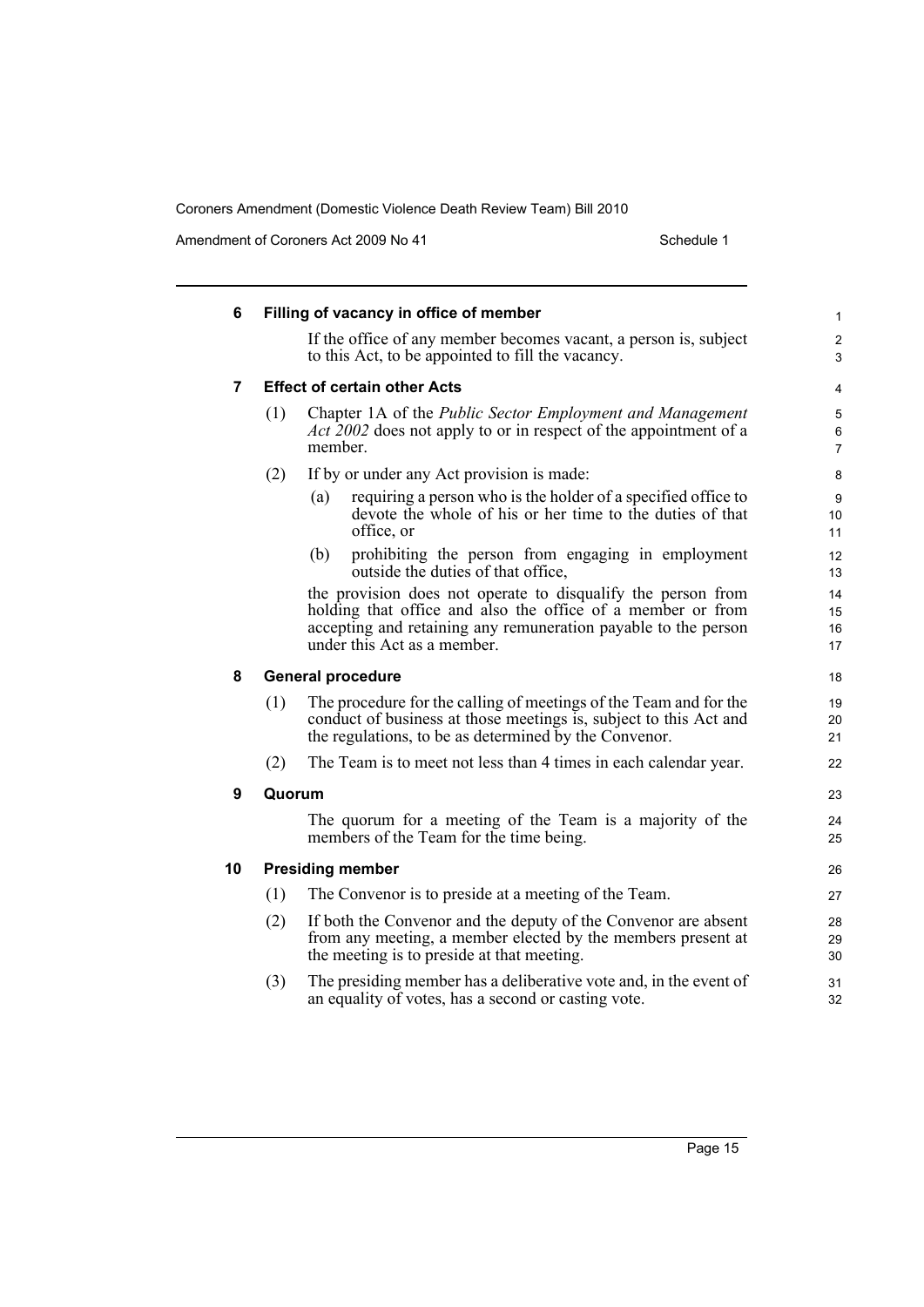Schedule 1 Amendment of Coroners Act 2009 No 41

#### **11 Voting**

A decision supported by a majority of the votes cast at a meeting of the Team at which a quorum is present is the decision of the Team.

#### **12 Transaction of business outside meetings or by telephone**

- (1) The Team may, if it thinks fit, transact any of its business by the circulation of papers among all the members of the Team for the time being, and a resolution in writing approved in writing by a majority of those members is taken to be a decision of the Team.
- (2) The Team may, if it thinks fit, transact any of its business at a meeting at which members (or some members) participate by telephone, closed-circuit television or other means, but only if any member who speaks on a matter before the meeting can be heard by the other members.
- (3) For the purposes of:
	- (a) the approval of a resolution under subclause (1), or
	- (b) a meeting held in accordance with subclause (2),

the Convenor and each member have the same voting rights as they have at an ordinary meeting of the Team.

- (4) A resolution approved under subclause (1) is, subject to the regulations, to be recorded in the minutes of the meetings of the Team.
- (5) Papers may be circulated among the members for the purposes of subclause (1) by facsimile or other transmission of the information in the papers concerned.